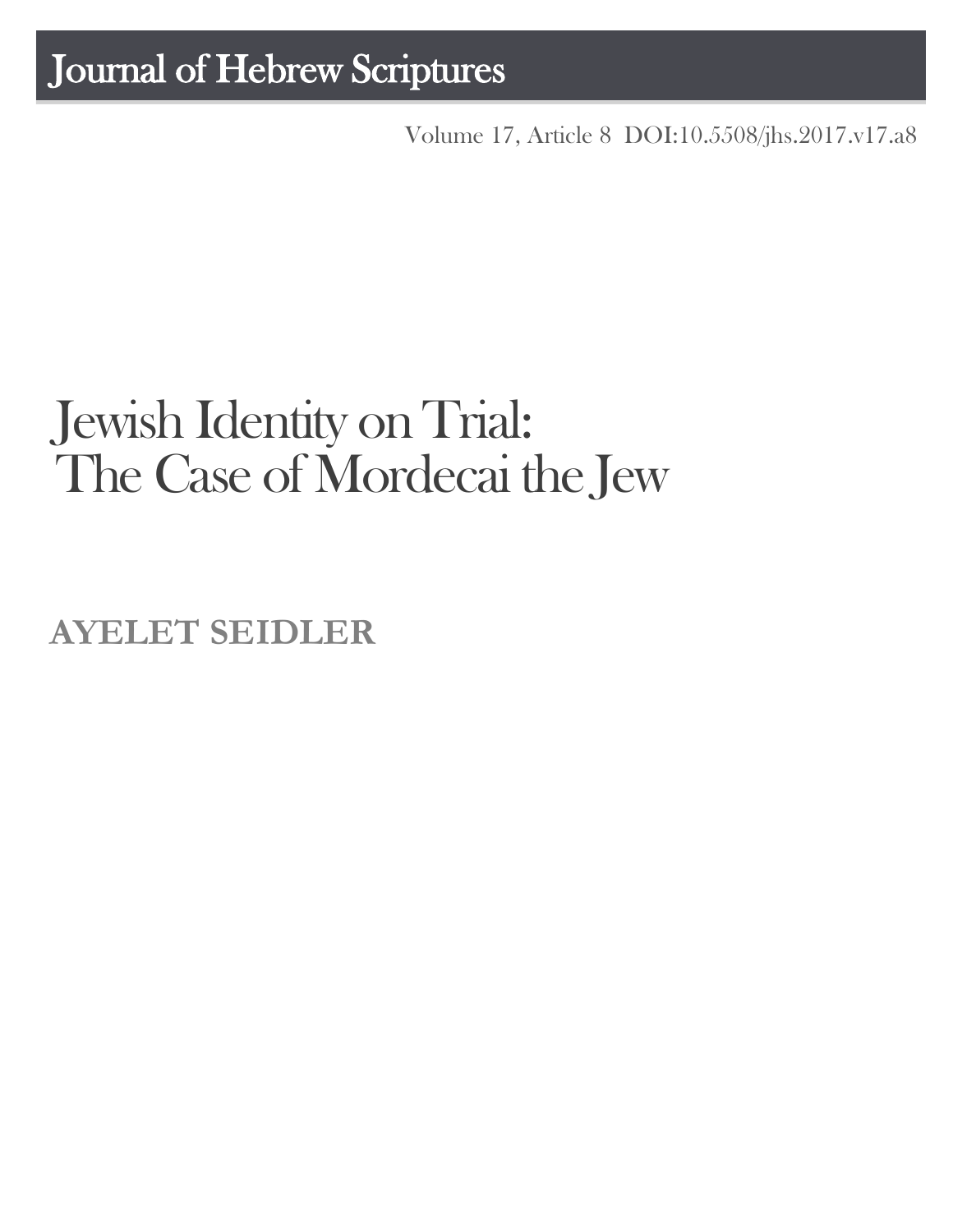### **JEWISH IDENTITY ON TRIAL: THE CASE OF MORDECAI THE JEW\***

#### AYELET SEIDLER BAR-ILAN UNIVERSITY

The Book of Esther belongs to the category of exilic literature, and, as such, one of the issues it addresses is that of Jewish identity in exile. Some scholars have noted the contrasts between the Jewish identity portrayed in Esther and those depicted in other exilic works, especially the Books of Daniel, Ezra and Nehemiah.<sup>1</sup> According to these scholars, unlike Jewish identity in other exilic literature, the Jewish identity of Esther is not associated with loyalty to God and adherence to the commandments of the Torah.<sup>2</sup> Vari-

<sup>\*</sup>My thanks to Dr. Jonathan Grossman and to Dr. Yael Shemesh for kindly agreeing to read a preliminary version of this article. Their valuable comments helped me in completing this final version.

<sup>1</sup> S. Talmon, "Wisdom in the Book of Esther," *VT* 13 (1963), 419–55 (427–29); W. L. Humphreys, "A Lifestyle for Diaspora: A Study of the Tales of Esther and Daniel," *JBL* 92 (1973), 211–23 (216–17); S. B. Berg, *The Book of Esther: Motifs, Themes, and Structure* (SBLDS, 44; Missoula, MT: Scholars Press, 1979), 144–45; T. S. Laniak, "Esther's '*Volkcentrism*' and the Reframing of Post-Exilic Judaism," in S. White Crawford and L. J. Greenspoon (eds.), *The Book of Esther in Modern Research* (JSOTSup; London: T&T Clark, 2003), 77–90 (78–79). For categorization of the various approaches to Jewish identity in Esther, see: J. Berman, " 'Hadassah bat Abihail': The Evolution from Object to Subject in the Character of Esther," *JBL* 120 (2001), 647–69 (648).

<sup>2</sup> The LXX translation of Esther, the Alpha-Text of Esther and the Aramaic translations include many addenda to the text, many of which serve to lend the Esther story the dimension of Jewish identity that is lacking in the Masoretic text. For a discussion of the theological significance of the addenda, see, for example, H. Bardtke, "Zusätze zu Esther" in *JSHRZ*, vol. 1.1 (Gütersloh: Mohn, 1973), 20–22 and note [27.](#page-8-0) The particular nature of the Jewish identity discussed in this article, along with the hypotheses proposed to explain it, are based on the Masoretic version, and for this reason, our discussion will refer to this version alone. Many scholars maintain that the delayed and ambivalent acceptance of Esther as part of the religious canon is related to the fact that the Book of Esther lacks a religious dimension. See, for example, C. A. Moore, *Esther* (New York: Doubleday, 1971), xxxii; S. A. White, "Esther: A Feminine Model for Jewish Diaspora," in P. L. Day (ed.), *Gender and Difference in Ancient*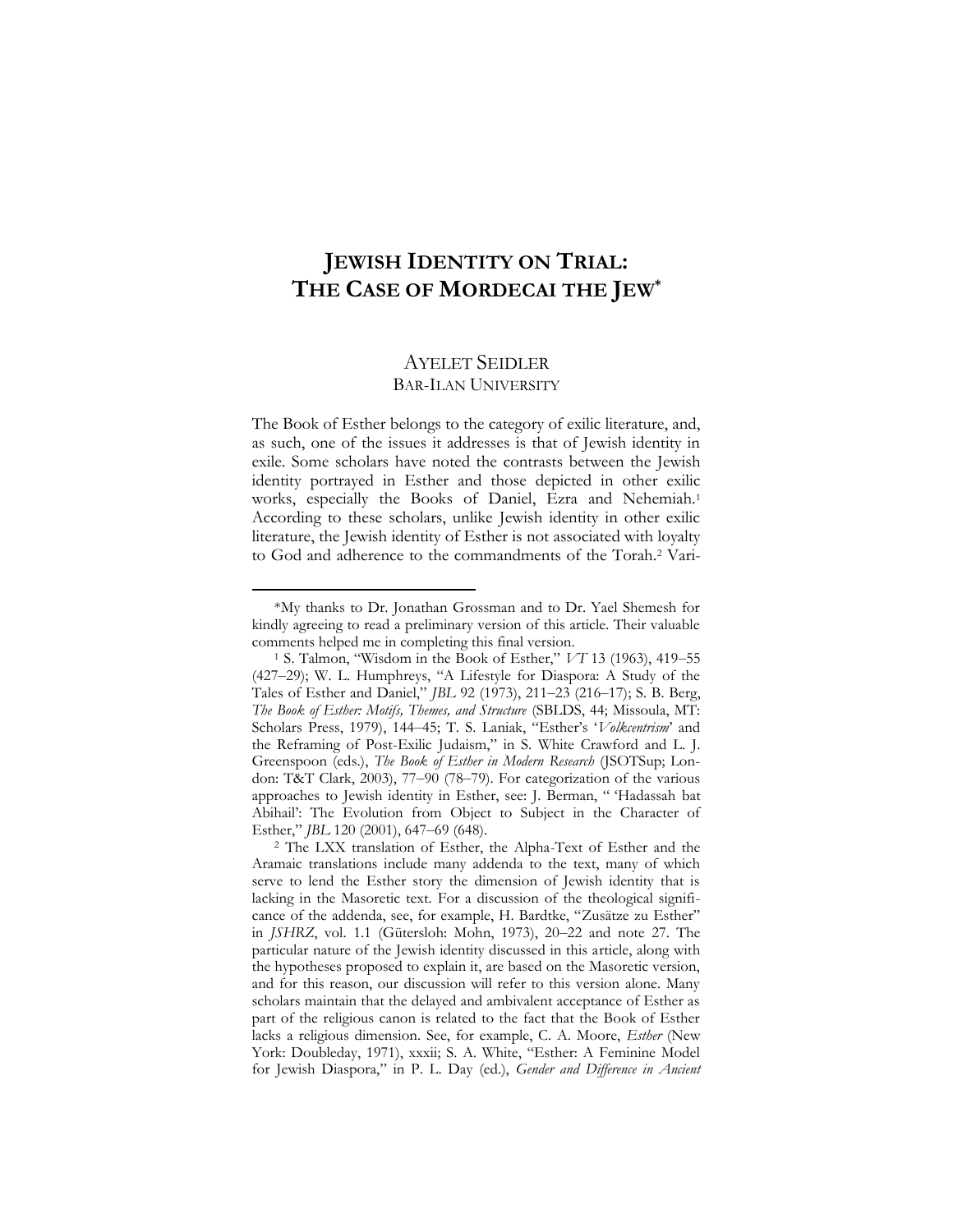ous explanations have been suggested for this phenomenon, with some scholars suggesting that Esther offers a new Jewish identity, and others claiming that the Book of Esther displays characteristics of wisdom literature.<sup>3</sup>

Some of the literature has raised the issue of Esther's Jewish identity.<sup>4</sup> This article, while focusing primarily on the Jewish identity of Mordecai, will also discuss Esther because of the connection between the two characters. Specifically, the term "Jewish identity" will be used in this article to address the following issues: (a) To what extent do these protagonists perceive themselves as Jewish? (b) To what extent do their Jewish and gentile contemporaries perceive them as Jewish? and (c) What attributes can be identified that characterize them as Jews in their own eyes and in those of their contemporaries?

In discussing these issues, a distinction should be drawn between chs. 2–3 and the continuation of the text. In chs. 2–3, Mordecai and Esther, both Jews with conspicuously pagan names, are depicted as working in tandem to win the heart of a foreign king, all the while concealing their Jewish identity. Undoubtedly, such behavior does not conform to either the conventional characteristics of Jewish identity in general or to those emerging from exilic literature in particular. Haman defines the Jews as people "whose laws are different from those of all other people" (Esth 3:8), and the books of Ezra and Nehemiah focus much attention on the topic of intermarriage. Esther marries a gentile king and her decision to conceal her Jewish identity compels her to refrain from performing acts which would identify her as a Jew. Mordechai's identity is also concealed and, as will be seen, it is he who chooses not only how his identity is revealed, but also the location and time of his revelation.

In contrast to their initial concealment of their Jewish identity, from ch. 4 until the end of the book, Mordecai and Esther follow the accepted codes of Jewish identity. In essence, they overtly identify as Jews, exhibit concern for the welfare of their Jewish brethren and are commanded to mark a Jewish holiday every year.<sup>5</sup> This paper posits that this disparity can be attributed to a change in consciousness on the part of Mordecai, which ultimately has an impact on Esther. The first part of the narrative suggests that by concealing their Jewish identity, Mordecai and Esther behave in a way that is consistent with the goal of assimilating into Persian

*Israel* (Minneapolis: Fortress, 1989), 161–77 (161–62).

<sup>3</sup> Laniak, *Post-Exilic Judaism*, 79 onwards, and Talmon, *Wisdom*, 430, maintain that in Esther, one finds religious worldviews that characterize the wisdom literature.

<sup>4</sup> See White, "Esther"; Berman, "Hadassah bat Abihail"; A. Roitman and A. Shapira, "The Book of Judith as a 'Reflection Story' of the Book of Esther," *Beit Mikra* 49 (2004), 127–43 [Hebrew].

<sup>5</sup> Berg, *The Book of Esther*, 75, 91, n.76; White, "Esther," 162.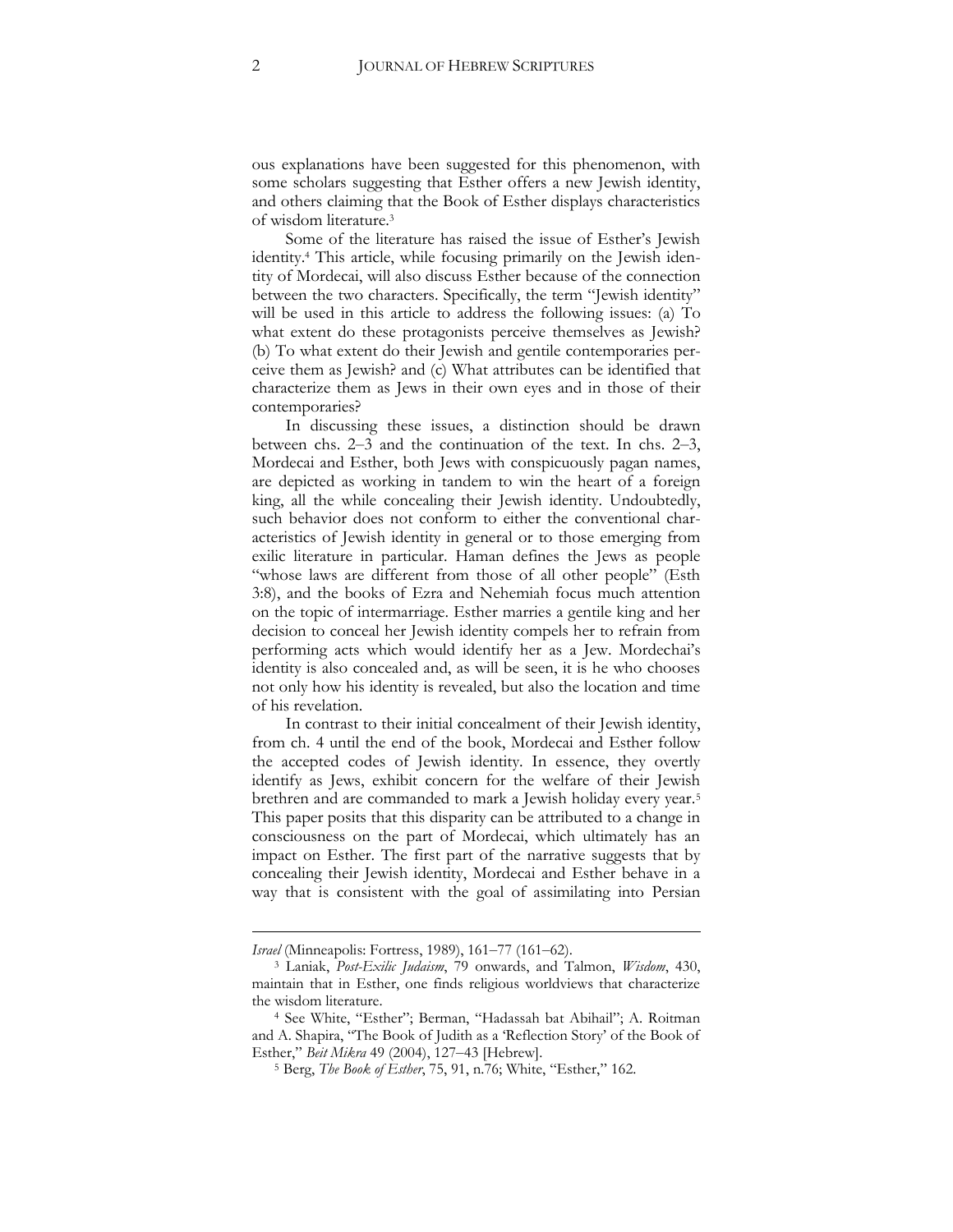culture. However, their subsequent change in consciousness sparks a renewed identification with their Judaism. This reversal is related to the conflict with Haman and its resulting decree. This article will review the characteristics of the Jewish identity reflected in ch. 2, the conflict between Haman and Mordecai related in ch. 3, as well as the Jewish identity expressed from ch. 4 onwards. This examination should support the thesis that the Book of Esther in fact perceives the phenomenon of assimilation within a foreign society as a danger to Jewish existence in exile and suggests a way to achieve a balance between maintaining Jewish identity and integrating into the non-Jewish environment.

#### **CHAPTER 2 OF ESTHER: JEWISH IDENTITY?**

In ch. 2 we encounter Mordecai and Esther, with v. 5 introducing ". . . Mordecai, [who lived in the fortress of Shushan]." <sup>6</sup> This name, which many scholars regard as being derived from the name of the Babylonian god Marduk, meaning "worshipper of Marduk" or "man of Marduk" is rather surprising.<sup>7</sup> As Moore remarks, "That a religious Jew should have had such an unhebraic, not to say idolatrous, name has been of some concern to scholars."<sup>8</sup> To our mind, the pagan name presented in the text is the first hint of Mordecai's assimilation. The disparity between the father's Hebrew name Yair, derived from the Hebrew root או"ר, strengthens the impression that we are witnessing the transition from a generation that bears Hebrew names testifying to Jewish origins to a generation that adopts names that ease their integration into the local culture. Possibly it was the previous generation that adopted local names for their children, so that Mordecai's parents may be considered representatives of the intermediate generation.

The phenomenon of using adopted local names is even more pronounced in the case of Esther. Esther is introduced with two names: "Hadassah—that is, Esther" (Esth 2:7). The first name is a Hebrew one, referring to the myrtle, while the second name, like Mordecai's, is a pagan one, referring to the Babylonian goddess of love, Ishtar.<sup>9</sup> Her Hebrew name, Hadassah, appears only in this

<sup>6</sup> The English translation of Esther and other biblical sources cited here are from A. Berlin, M. Z. Brettler, and M. Fishbane, *The Jewish study Bible: Jewish Publication Society Tanakh Translation* (Oxford: Oxford University Press, 2004). When necessary, changes were made to reflect the reading proposed by this article.

<sup>7</sup> So surprising, in fact, that E. J. Bickerman in *Four Strange Books of the Bible: Jonah, Daniel, Koheleth, Esther* (New York: Schocken Books, 1967), is prompted to question Mordecai's Jewishness. For different possible explanations of the unusual name, see Moore, *Esther*, 19. For the appearance of the name Maraduka or Maraduku in Elamite tablets from Persepolis, see E. M. Yamauchi, *Persia and the Bible* (Grand Rapids: Baker Academic, 1990), 235.

<sup>8</sup> Moore, *Esther*, 19.

<sup>9</sup> Some view the Iranian word *stāra* (star) as the source of the name;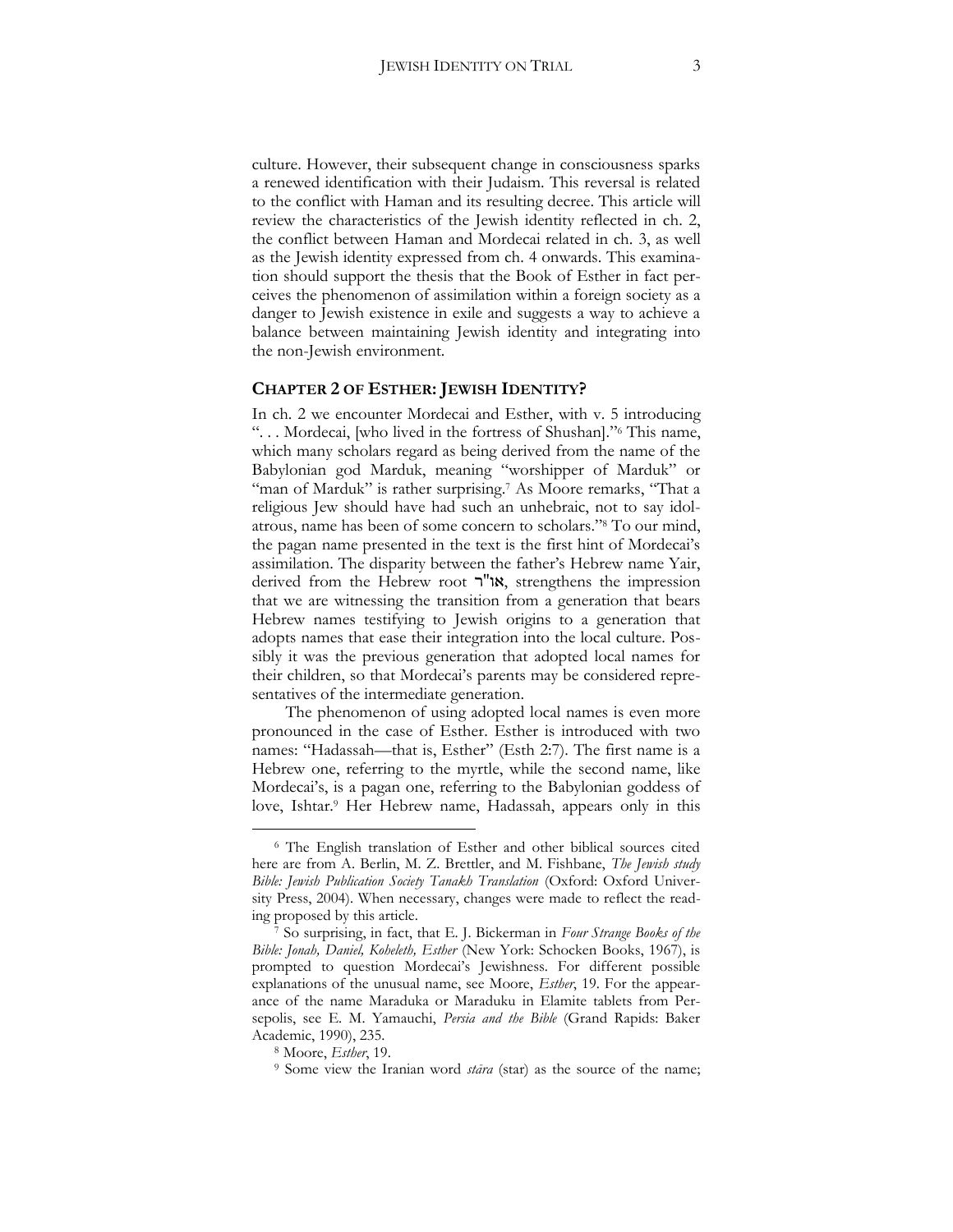initial introduction and is not mentioned again, prompting the question of why it is mentioned at all.<sup>10</sup> We suggest that the mention of the Hebrew name is meant to allude to Esther's gradual assimilation into Persian society.<sup>11</sup> Assuming that the name Esther was given at birth, as was done in the case with Mordecai, then the desire to assimilate was apparently evident already in the previous generation.<sup>12</sup> However, since her name appears in proximity to the description of her adoption by Mordecai, it is quite possible that it is Mordecai who gives Hadassah her new name, Esther, borrowed, like his own, from the Babylonian pantheon.<sup>13</sup> Following the death of her parents, Hadassah, daughter of Abihail, becomes Esther, the adopted daughter of Mordecai.<sup>14</sup>

<sup>12</sup> According to B. W. Anderson, "The Book of Esther" in G.A. Buttrick et al. (eds.), *The Interpreter's Bible*, vol. 3 (New York: Abingdon, 1954), 821–74 (841), the name Esther is bestowed at the time of her coronation. Since it appears at the start of the chapter, we find this possibility difficult to accept.

<sup>13</sup> The relationship between Mordecai and Esther is defined using the root ן"אמ, meaning nourish or support (see *BDB* [Peabody, MA: Hendrickson, 1994], 50). Moore, *Esther*, 20, and others view Mordecai as a foster or adoptive father to Esther. Laws of adoption do not appear in the Bible. G. R. Driver and J. C Miles (eds.) in *The Babylonian Laws* (Oxford: Clarendon, 1952–1955), 384, discuss the biblical adoption stories of Jacob's adoption of the sons of Joseph (Gen 48:5–6), and the daughter of Pharaoh's adoption of Moses (Exod 2:10). In n. 8, Driver and Miles suggest that Naomi might have adopted Obed (Ruth 4:16–17). For some reason, they ignore the explicitly noted adoption of Esther by Mordecai. Pharaoh's daughter gives the name Moses to her adopted child. The Babylonian adoption laws also included the giving of a name, but make no explicit mention of renaming. See Driver and Miles, *The Babylonian Laws*, 388–90.

<sup>14</sup> Berman, "Hadassah bat Abihail," 650–68, focuses on the appellation "daughter of Abihail." In his view, this appellation, which appears

see Yamauchi, *Persia*, 233. According to S. T. Lachs in "Hadassah that is Esther," *JSJ* 10 (1979), 219–20, the goddesses of fertility in Ancient Babylon, Greece and Rome are also identified with the myrtle plant. Thus, there might be a connection between Esther's Hebrew name and her Persian one.

<sup>10</sup> Unlike Daniel, who appears throughout his book with both his Hebrew name, Daniel, and his Babylonian name, Belteshazzar; and in contrast to Joseph, whose Egyptian name is mentioned only once (Gen 41:45).

<sup>11</sup> For other suggestions, see J. D. Levenson, *Esther: A Commentary* (OTL; London: SCM, 1997), 56, who proposes that the loss of Esther's name is symbolic of the fate of the Jewish people. Just as they have lost their land and their king, and are now forced to live in foreign lands, so she has lost her parents and has taken on a foreign name. J. Grossman, *Esther: The Outer Narrative and the Hidden Reading* (Winona Lake, IN: Eisenbrauns, 2011), 75, proposes that the concealment of Esther's Hebrew name is symbolic of the concealment of her Jewish identity in this chapter.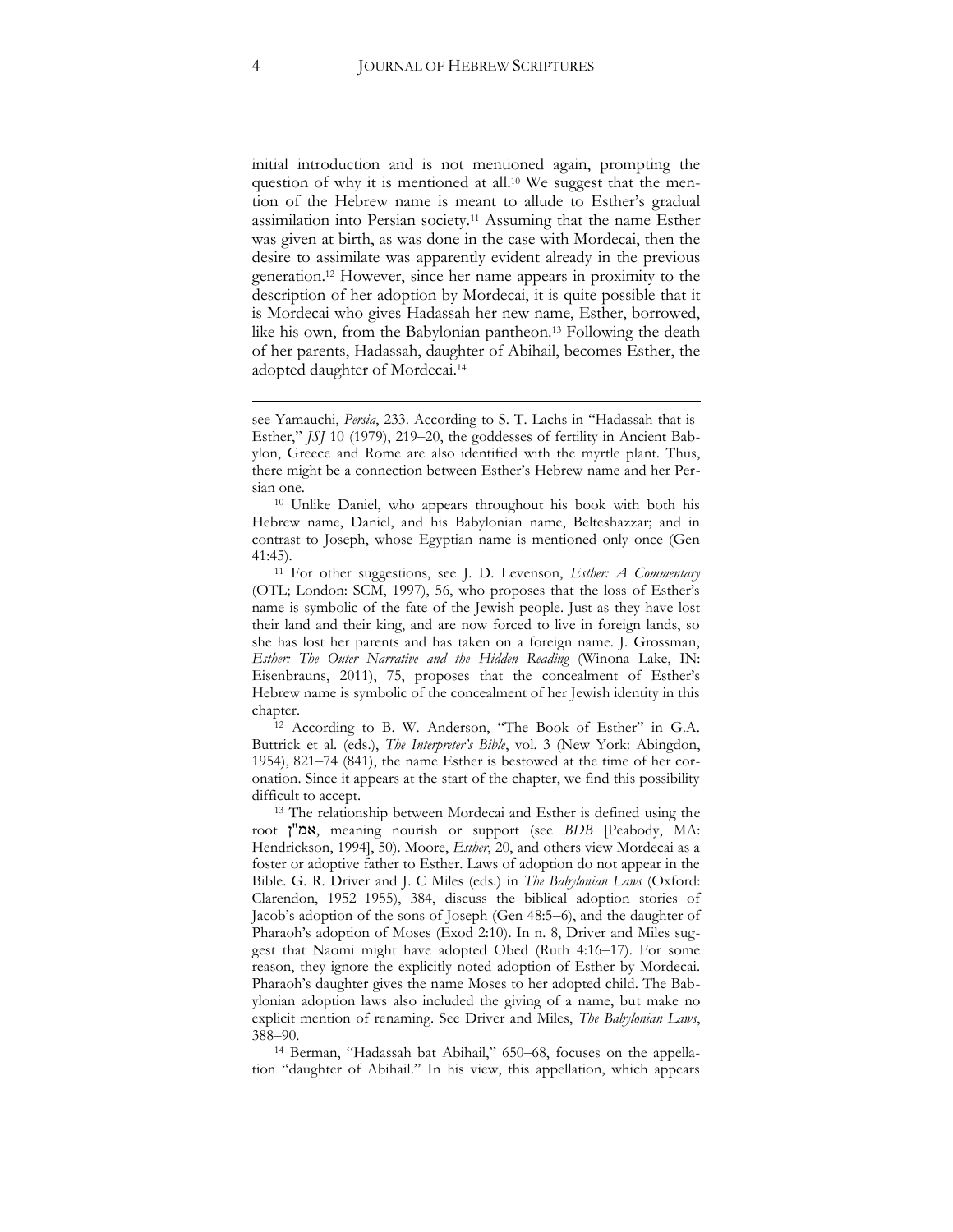Another indication of Mordecai's and Esther's assimilationist tendencies is revealed in the selection of Esther to be the new queen. The fact that she is taken to the royal palace and chosen to be Ahasuerus's wife does not appear to raise specific religious issues in the Book of Esther.<sup>15</sup> Many scholars have noted the links between the story of Esther and that of Daniel.<sup>16</sup> A comparison between the accounts of these two figures provides a contrasting analogy. Daniel struggles to maintain the dietary laws, and thereby his Jewish identity. However, in the Persian palace, there is no mention of Mordecai and Esther being troubled in any way about the question of Esther's diet.<sup>17</sup> Moreover, while the post-exilic books present a struggle against mixed marriages, the text of the Book of Esther expresses no criticism of the imminent mixed marriage between Esther and King Ahasuerus.<sup>18</sup> In fact, Esther follows the advice of Hegai, which is presumably aimed at helping her to become chosen as queen. When Esther prepares for the fateful encounter with the king, "she did not ask for anything but what

twice in the Book of Esther, marks two important points in the narrative. It first appears when Esther comes to the king (2:15), losing her Jewish identity and becoming Esther, wife of Ahasuerus. It appears again when she returns to her identity as "daughter of Abihail" at the end of the Book of Esther (9:29).

<sup>15</sup> Some scholars view the passive case "was taken" (Esth 2:16) as an expression of Esther's unwillingness to be considered as a candidate for the position of queen. See, for example, J. Jacobs, "Characterizing Esther from the Outset: The Contribution of the Story in Esther 2:1–20," *JHS* 8 (2008), 8–10. Nevertheless, this passive case could simply reflect the firm authority of the king's ministers to take girls to the king without seeking their agreement.

<sup>16</sup> For the biblical tendency to create links between narratives in order to compare their respective characters, see M. Sternberg, *The Poetics of Biblical Narrative: Ideological Literature and the Drama of Reading* (Bloomington: Indiana University Press, 1985), 365; M. Garsiel, *The First Book of Samuel: A Literary Study of Comparative Structures, Analogies and Parallels* (Ramat-Gan: Revivim, 1985), 9–31; D. N. Fewel (ed.), *Reading Between Texts: Intertextuality and the Hebrew Bible* (Louisville: Westminster John Knox, 1992); M. A. Fishbane, "Inner-Biblical Exegesis," in M. Sæbø (ed.), *Hebrew Bible/Old Testament: The History of Its Interpretation*, vol. 1 (Göttingen: Vandenhoeck & Ruprecht, 1996), 33–48. For links between Esther and Daniel, see below, n[.76.](#page-21-0) 

<sup>17</sup> Laniak, *Post-Exilic Judaism*, 83; Roitman and Shapira, "The Book of Judith," 127–28; White, "Esther," 162. Moore, *Esther*, 28, similarly assumes that in order for Esther to keep her identity a secret, she must behave like a Persian.

<sup>18</sup> See, for example, Ezra 9–10; Neh 10:31. For a discussion of how the sages viewed the absence of any critical note in the text regarding Esther's conduct, see Roitman and Shapira, "The Book of Judith," 129– 31; A. Atzmon, " 'And He Advanced Her to the Best': Identity and Interpretation in Rabbinic Literature," *Beit Mikra* 57 (2012), 107–23 [Hebrew].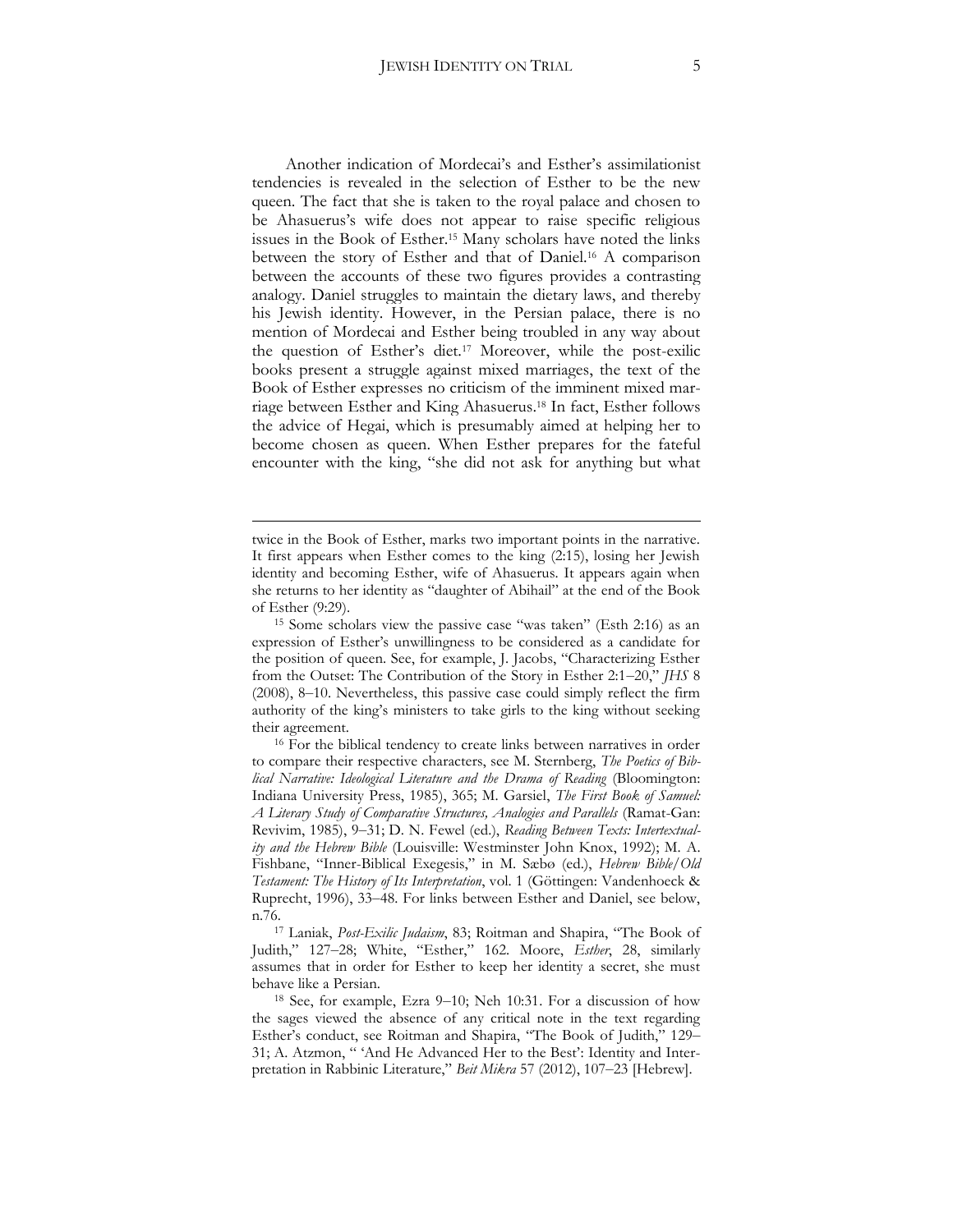Hegai, the king's eunuch, guardian of the women, advised" (Esth 2:15). 19

Mordecai, too, monitors Esther devotedly and advises her about how to behave. When she is taken to the palace, the text informs us that "Esther did not reveal her people or her kindred, for Mordecai had told her not to reveal it" (Esth 2:10). Esther's silence is the subject of the verse, while the explanation for her behavior appears to be the fact that Mordecai has commanded her to act in a certain fashion. Thus, the narrator presents Esther's behavior as having some rationale, based on Mordecai having charged her, obscuring the fact that this chapter does not reveal any reason for Mordecai's charge. <sup>20</sup> A common explanation for Mordecai's motives, offered both in the classical commentaries and in modern scholarship, is that Mordecai feared that Esther might suffer demonstrations of antisemitism or hatred if her Jewish origins were known. Such displays would likely diminish her chances of being chosen as queen.<sup>21</sup> In this context, it should be noted that Mordecai's Jewish identity also seems to be concealed. Beal draws our attention to the fact that Mordecai's own Jewishness is revealed only later (Esth 3:4), when he chooses, for some unspecified reason, to declare it to the king's courtiers.<sup>22</sup>

Together with attempting to explain Mordecai's motives, it must also be asked why the narrator refrains from providing any explicit reason for the prohibition that Mordecai imposes on Esther before and after her selection as queen (Esth 2:10, 20). Clarifying Mordecai's motivation could shed light on the events of the chapter, as well as on Mordecai, who is a main character in the book.<sup>23</sup>

<sup>&</sup>lt;sup>19</sup> According to Moore, *Esther*, 27, Hegai's motivation is his desire to forge a connection with the woman who, in his view, is the most likely candidate to become the next queen.

<sup>20</sup> W. Dommershausen, *Ester* (Würzburg: Echter, 1980), 17–18, notes that the revelation of Esther's Jewish origin is the climax and turning point of the story, and the concealment of this fact is therefore vital to the literary structure. Nevertheless, even in view of this technical reality, the concealment of Esther's identity must still have meaning in the context of this particular chapter.

<sup>&</sup>lt;sup>21</sup> See, for example, the commentary of Rabbi Joseph Kara, versions a and b to verse 10, in M. Cohen (ed.), *Mikraot HaGadolot*. *Haketer*, (Ramat-Gan: Bar-Ilan University Press, 2012), 227 [Hebrew]; L. B. Paton, *A Critical and Exegetical Commentary on the Book of Esther* (Edinburgh: T&T Clark, 1908), 175; L. H. Brockington (ed.), *Ezra, Nehemiah and Esther* (Greenwood, SC: Attic, 1997), 176.

<sup>22</sup> T. K. Beal, *The Book of Hiding: Gender, Ethnicity, Annihilation, and Esther* (London: Routledge, 1997), 55.

<sup>23</sup> M. V*.* Fox*, Character and Ideology in the Book of Esther* (Columbia: University of South Carolina Press, 1991), 194–95, proposes that the concealment of Mordecai's motives lends depth to his character. This claim seems rather questionable. In comparison to what is related about Esther, Ahasuerus and even Haman, the narrator tells us relatively little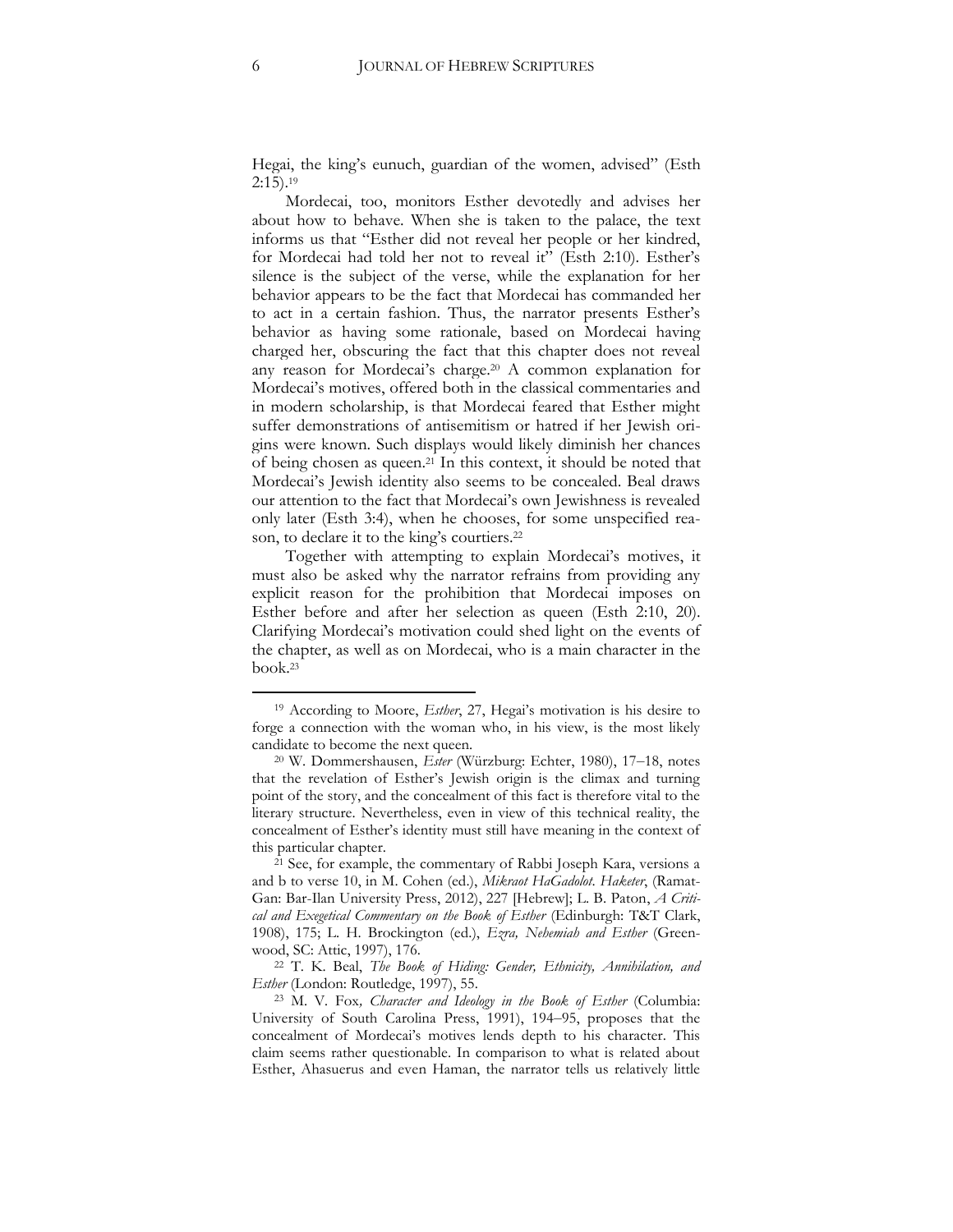Before proposing an explanation for the narrator's reluctance to explicitly reveal Mordecai's motives, we posit that the text itself alludes to them. At the beginning of the chapter, before Esther is chosen as queen, Mordecai is described as "a Jew living in Shushan the fortress" (Esth 2:5). Immediately after her selection, the text notes, "Mordecai was sitting at the king's gate" (Esth 2:21). Similarly, in the Book of Daniel, we find that after Daniel's promotion, "Daniel was at the king's gate" (Dan 2:49). In light of this corollary, comparing the description of Mordecai's position at the beginning of the chapter and his subsequent position "sitting at the king's gate" (Esth 5:13) leads to the conclusion that Mordecai was promoted to a new office following Esther's selection as queen. This promotion may provide a clue to his motives, suggesting that Mordecai seeks to consolidate and boost his status in the royal court. The fact that his beautiful adopted daughter is now queen may help to advance him, even though—or perhaps even because—their family connection is not publicly known.<sup>24</sup> Because Esther's Jewish origins may harm her chances of being chosen as queen, Mordecai instructs her to hide this information. It seems that Esther's marital relations with a foreign king do not disturb Mordecai at this point in the story.<sup>25</sup> If this is true, it also answers the question of why the narrator does not disclose Mordecai's motives at this juncture in the narrative, as doing so would cast Mordecai in a negative light. As we know, Mordecai later identifies with his Jewish brethren and brings about their salvation. In order not to cast him in too negative a light, the text avoids explicitly characterizing Mordecai as alienated from his Jewish identity. Nonetheless, the text does appear to hold sufficient clues to lead the reader to this conclusion regarding Mordecai's Jewish identification.

As mentioned, many scholars have tried to make sense of the Jewish identity presented in this chapter. Rather than viewing the chapter as a portrayal of an unusual Jewish identity, it is possible to understand it as describing two Jews who deny their Jewish identity.<sup>26</sup>

about Mordecai. Against this background, the narrator's silence at central junctions in the story impedes rather than contributes to a deeper understanding of or familiarity with Mordecai. According to L. Day, *Esther* (Nashville: Abingdon, 2005), 69, Mordecai remains inscrutable up until the very end.

<sup>&</sup>lt;sup>24</sup> A further attempt to advance his own status and that of Esther is manifest in Mordecai's revelation of the plan by Bigthan and Teresh at the end of the chapter (Esth 2:21). The chapter concludes by describing how Esther and Mordecai help each other reinforce their popularity with the king even though the connection between them is still concealed.

<sup>25</sup> For the biblical prohibition on mixed marriages, see, for example, Deut 7:3.

<sup>&</sup>lt;sup>26</sup> It appears that rather than concealing her identity, Esther assumes a new one. For more on this adopted identity, see Berman, "Hadassah bat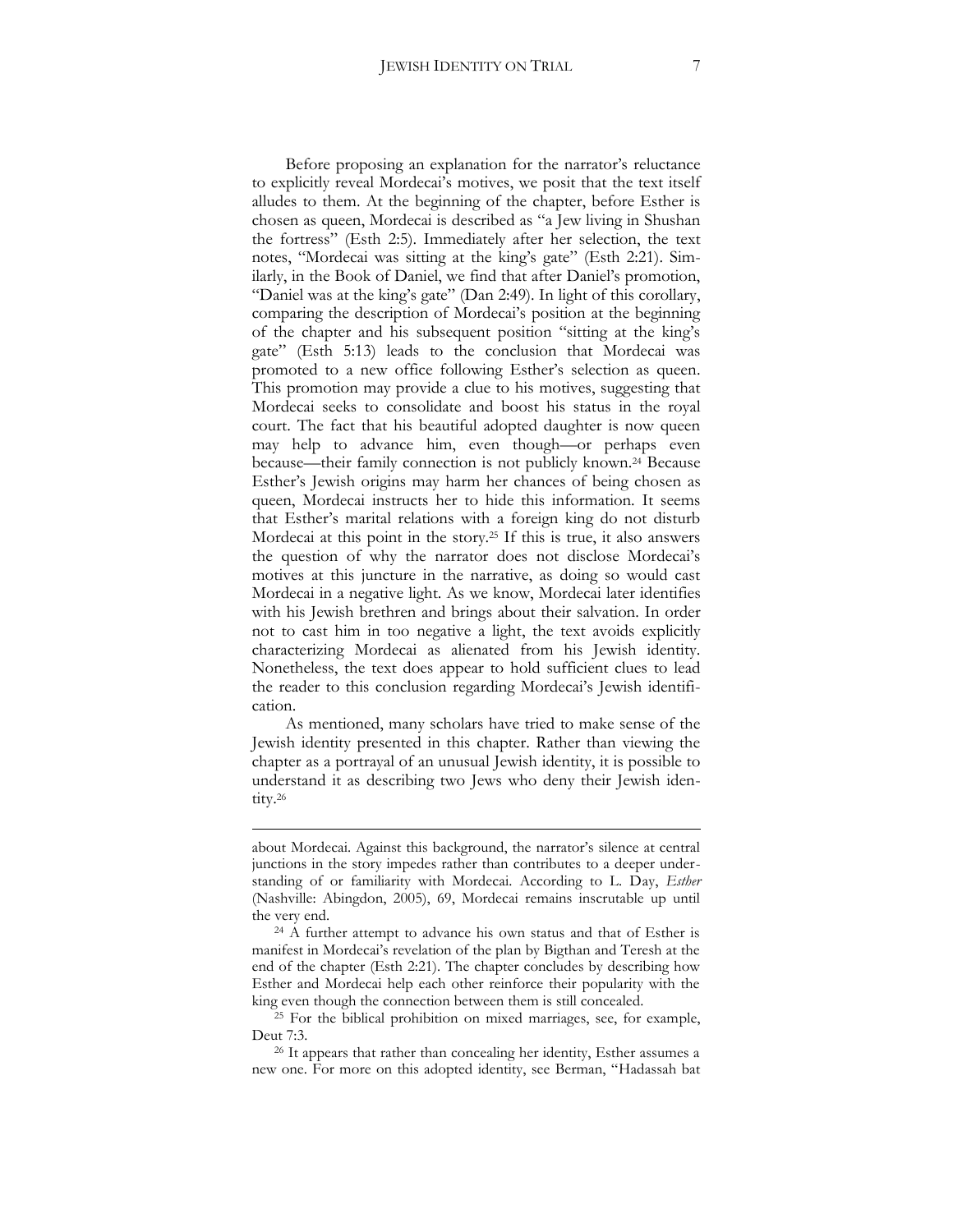#### **CHAPTER 3, VERSES 1–6 OF ESTHER: WHAT IS BEHIND THE CONFLICT BETWEEN HAMAN AND MORDECAI?**

The opening verses of chapter 3 record a clash between Haman, the king's most senior minister, and Mordecai. This confrontation drives the entire plot. It spurs Haman to issue the decree of annihilation against the Jews, and motivates Mordecai and Esther to take action in order to save their people, ultimately achieving success. Given the centrality of this clash, it is therefore surprising that the text provides no clear explanation for it.<sup>27</sup> However, a closer reading of vv. 1–6 can help reveal the cause. In vv.1–3, the narrator once again chooses to hide Mordecai's motives. While vv. 4–6 appear to provide an answer to the question of motive, in effect, no satisfactory explanation is actually given.

#### <span id="page-8-0"></span>**Verses 1***–***<sup>6</sup>**

- (1) Some time afterward, King Ahasuerus promoted Haman son of Hammedatha the Agagite; he advanced him and seated him higher than any of his fellow officials.
- (2) All the king's courtiers in the palace gate knelt and bowed low to Haman, for thus had the king ordered concerning him; but Mordecai would not kneel or bow low.
- (3) Then the king's courtiers who were in the palace gate said to Mordecai, "Why do you disobey the king's order?"
- (4) When they spoke to him day after day and he would not listen to them, they told Haman, in order to see whether Mordecai's words would prevail; for he had explained to them that he was a Jew!
- (5) When Haman saw that Mordecai would not kneel or bow low to him, Haman was filled with rage.
- (6) But he disdained to lay hands on Mordecai alone; having been told who Mordecai's people were, Haman plotted to do away with all the Jews, Mordecai's people, throughout the kingdom of Ahasuerus.

The subject of verse 1 is King Ahasuerus, and the verse focuses on his actions towards Haman, son of Hammedatha the Agagite.<sup>28</sup>

Abihail."

<sup>27</sup> B. Ego, in "Mordecai's Refusal of Proskynesis before Haman According to the Septuagint Traditio-historical and Literal Aspects," in G. G. Xeravits and J. Zsengeller (eds.), *Deuterocanonical Additions of the Old Testament Books: Selected Studies* (Berlin: de Gruyter, 2010), 17, agrees that virtually nothing is said about the inner motivation that led Mordecai to refuse proskynesis before Haman. She proceeds to show how Esther-LXX, Josephus and the translations fill in this gap.

<sup>28</sup> Agag appears in 1 Sam 1:15 as the king of Amalek, who battled Saul. For the significance of attributing Amalekite ancestry to Haman see below.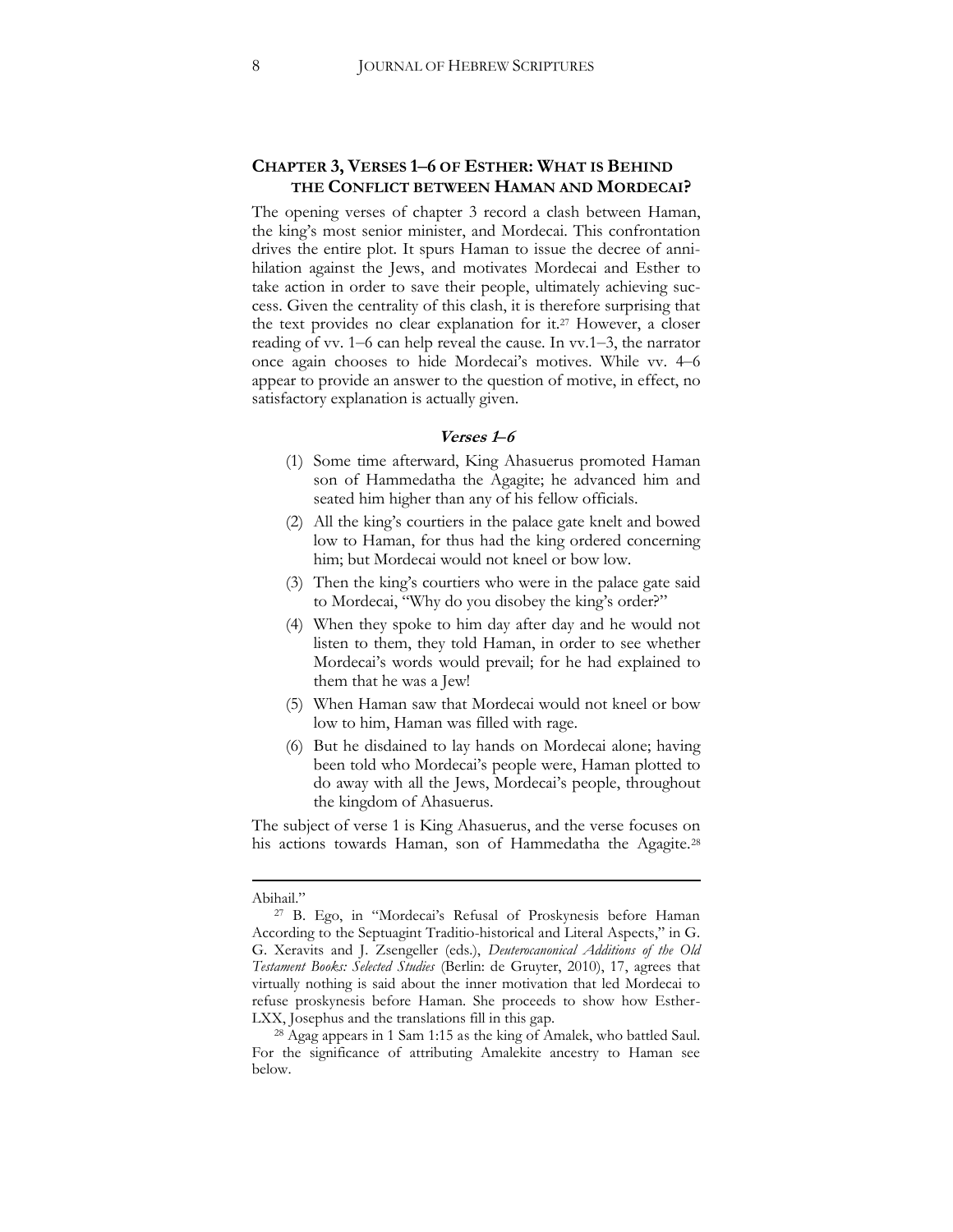Three verbs are used: גד"ל (promote); גד"ע (advance); and עו"ם (seat). The next verse focuses on the behavior towards Haman of the king's courtiers, who are the subject. The king's courtiers "knelt and bowed low to Haman," as a result of another action on the part of the king: "for thus had the king ordered." The use of the past perfect tense here refers back to the first verse.<sup>29</sup> The reader now understands that in addition to having promoted Haman, the king also commanded that all bow and prostrate themselves before Haman.

<span id="page-9-0"></span>The previous chapter already noted that "Mordecai sat in the king's gate" (Esth 2:19). The reader, upon being informed now that "All the king's courtiers in the palace gate knelt and bowed low"(Esth 3:2), can conclude that Mordecai, who is the only individual mentioned by name as sitting in the king's gate, is among those who prostrated themselves. As a result, the singling out of Mordecai from the other servants of the king comes as a surprise.<sup>30</sup>

It is important to note that the command to bow before Haman could have been included among the other actions described in v. 1. Why does the narrator convey this detail only in v. 2?

A possible answer to this question may be found by examining the structure of v. 2, which is composed of two contrasting halves:

| All the king's courtiers in the palace gate knelt and | But Mordecai would not |
|-------------------------------------------------------|------------------------|
| bowed low to Haman;                                   | kneel or bow low.      |
| for thus had the king ordered concerning him          |                        |

While the king's courtiers kneel and bow low, Mordecai does not. The postponement of the recounting of the king's decree from v. 1 to v. 2, so that it appears in juxtaposition to the behavior of the king's courtiers, serves to emphasize the severity of Mordecai's refusal to prostrate himself. The postponement also creates an asymmetry between the two parts of the verse, as the obedience of the king's courtiers is explained in full, while the explanation for Mordecai's behavior is conspicuously absent.

The surprise engendered by Mordecai's defiance is expressed immediately in the question addressed to him by the king's courtiers who are in the king's gate and who are, in effect, Mordecai's colleagues: "Then the king's courtiers who were in the palace gate

<sup>29</sup> For additional instances of the pluperfect in the Book of Esther, see G. Gerlemann, *Esther* (BKAT, Neukirchen-Vluyn: Neukirchener Verlag, 1973), 35–36. For more on this meaning of the pluperfect in the Bible, see S. R. Driver, *A Treatise on the Use of the Tenses in Hebrew and Some Other Syntactical Questions*, 3rd ed. (Grand Rapids: Eerdmans, 1998), 22.

<sup>30</sup> Day, *Esther*, 67, emphasizes that this defiance of the king's order is especially surprising in light of the loyalty that Mordecai displayed towards the king in the previous chapter, when Mordecai revealed the plot against the king.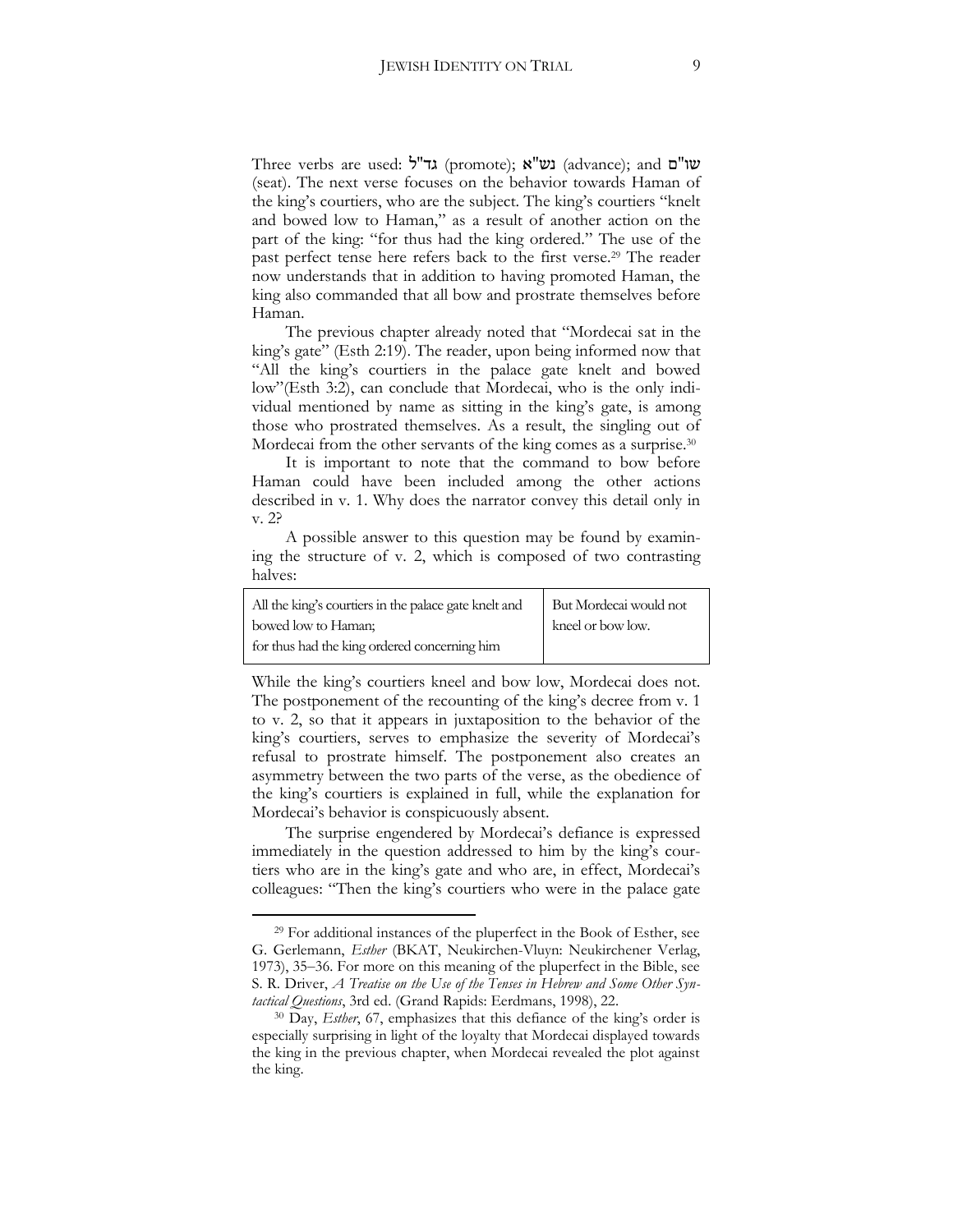said to Mordecai, 'Why do you disobey the king's order?' " (Esth 3:3).<sup>31</sup> Notably, the question refers not to what Mordecai does or, rather, refuses to do, but to the ramifications of his behavior. The king's courtiers do not ask, "Why do you not kneel and bow low?" but rather, "Why do you disobey the king's order?" (Esth 3:3). This emphasizes once again the egregious nature of Mordecai's behavior and the severity with which it is viewed.<sup>32</sup> With this question, the narrator, who in v. 2 refrained from offering any commentary about Mordecai's behavior, creates yet another opportunity for offering a satisfying explanation. Yet, once again, the subject is not addressed. Mordecai's reply is not recorded. As noted, until this stage of the conflict, it seems clear that the narrator has deliberately concealed Mordecai's motives. The following verses, as will be seen, likewise conceal more than they reveal about this issue.

The king's courtiers do not back down, and verse 4 describes their ongoing efforts to engage Mordecai. This time, their words are not recorded as direct speech, nor even summarized as part of the narrative. All that we know is that "they spoke to him day after day" (Esth 3:4). The reader, who is required to imagine what the king's courtiers told Mordecai, can assume that they repeat their question and perhaps demand that Mordecai prostrate himself before Haman. Mordecai "would not listen to them," שמע ולא )אליהם) (Esth 3:4). The verb ע"שמ, used in conjunction with the preposition אל means listen to, or yield to.<sup>33</sup> Because Mordecai's response to the first question of the king's courtiers is not recorded, the reader could imagine that Mordecai simply ignores them. Another possible explanation is that he gives some response which fails to satisfy them, and so they continue to demand that he prostrate himself before Haman. Mordecai, for his part, persists in not listening to them, or in refusing to accede to their demands. As we

<sup>31</sup> Dommershausen, *Ester*, 20, notes that the question posed by the king's courtiers is actually the reader's question.

<sup>32</sup> D. J. Clines, *The Esther Scroll: The Story of the Story* (Sheffield: JSOT Press, 1984), 45.

<sup>&</sup>lt;sup>33</sup> BDB, 1034. For this meaning of the verb  $\mathcal{V}^{\prime\prime}\mathcal{W}$  see Gen 16:11; 21:17; 49:2; Deut 3:26 and more. A similar verse appears in the story of Joseph in Gen 39:10: "And it came to pass, as she spoke to Joseph day by day, that he hearkened not unto her, to lie by her, or to be with her." The verse in Genesis states explicitly that Joseph "hearkened not." In essence, he did not acquiesce to the demand of Potiphar's wife that he lie with her. On the basis of a comparison between the stories of Mordecai and Joseph, Grossman, *Esther*, 87–88, concludes that the narrator seeks to portray Mordecai's conduct in a positive light, as standing firm and not giving in to temptation. However, the connection between the two verses may suggest other interpretations that do not necessarily view Mordecai's conduct favorably For example, A. Berlin, *Esther* (JPS Bible Commentary; Philadelphia: Jewish Publication Society, 2001), 36, notes that Joseph's stubborn rejection of the pleadings of Potiphar's wife, like Mordecai's stubbornness in this present case, leads to the hero paying a heavy price.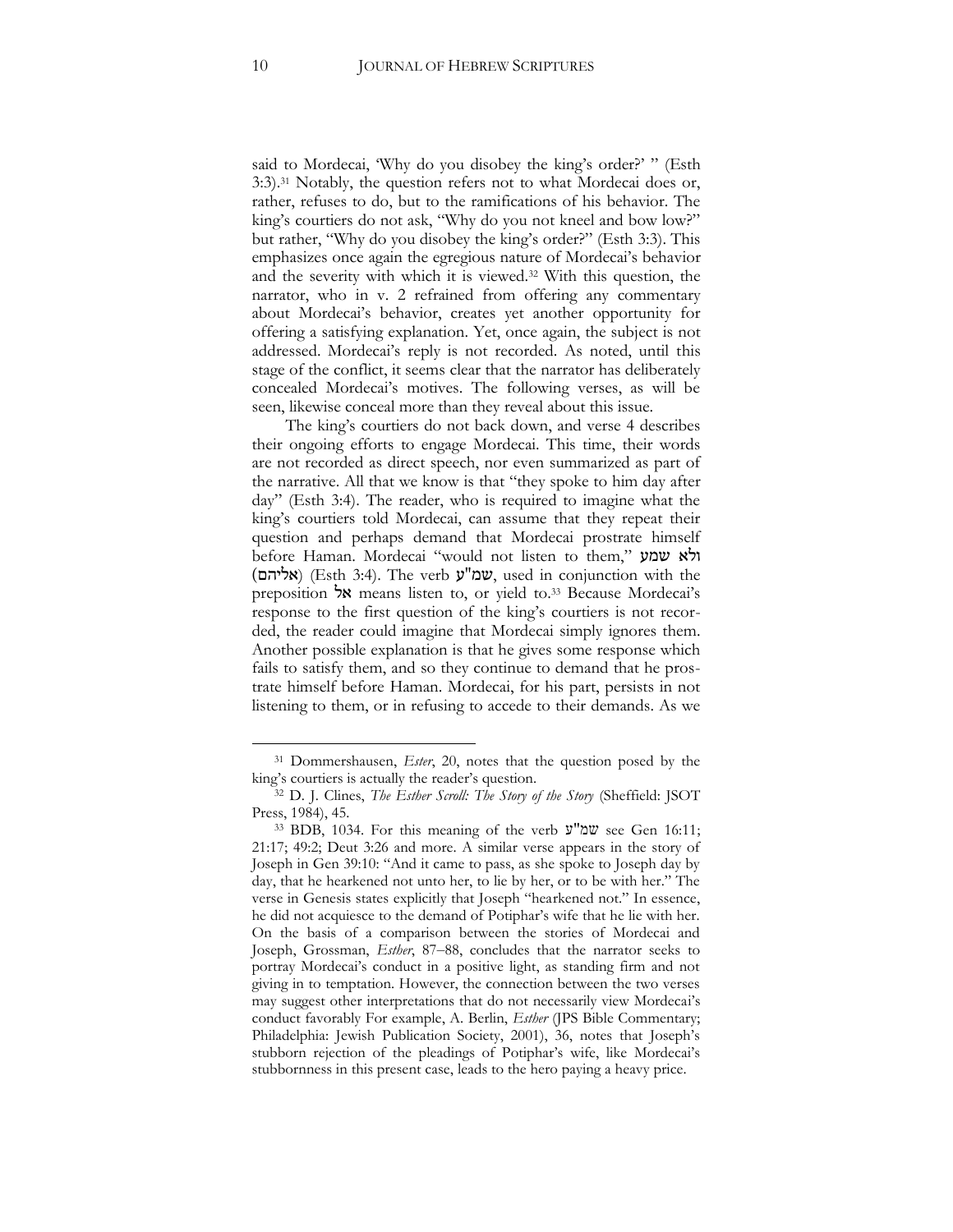shall see, only later does it become clear that "refusing their demand" is a more accurate explanation for Mordecai's behavior.

The description of the entreaties of the king's courtiers and Mordecai's refusal are, syntactically speaking, subservient to the main clause of "they told Haman" (Esth 3:3). "When they spoke to him day after day and he would not listen to them, they told Haman, in order to see whether Mordecai's resolve would prevail; for he had explained to them that he was a Jew!" (Esth 3:3). The text does not record exactly what the king's courtiers said to Haman, and here again the reader must fill in the missing information. In this case, the content of the report seems clear from the continuation of the text: "When Haman saw that Mordecai would not kneel or bow low to him . . ." (Esth 3:5). It appears that the king's courtiers reported to Haman that Mordecai was not bowing or prostrating himself before the king. Further on we see that the matter of Mordecai's Jewish identity was also brought to Haman's attention, "having been told who Mordecai's people were" (Esth 3:6).

In addition to relating that Mordecai's behavior has been reported to Haman, the narrator proceeds to clarify the purpose of the report: "in order to see whether Mordecai's words would prevail; for he had explained to them that he was a Jew" (Esth 3:4). For the first time, the reader now knows that Mordecai has made some statement, and the king's courtiers want to see whether Mordecai's words will stand.<sup>34</sup> What were Mordecai's words which the king's courtiers now wished to test? Numerous commentators over the generations have tended to connect the latter clauses of the verse: "to see whether Mordecai's words would prevail" and "for he had explained to them that he was a Jew." In their view, "Mordecai's words" were an assertion of his Jewish identity. Based on this interpretation, Mordecai's refusal to bow down is understood by the Septuagint, the Aramaic translations, midrashic and other sources as arising from his Jewish faith, which prohibits prostration before anyone or anything but God.<sup>35</sup> In this context, the word "Jew" is understood as referring to Mordecai's religious faith. Others have suggested that Haman's Amalekite origins—since he is referred to as "the Agagite"—prompted Mordecai's refusal to bow down before him. <sup>36</sup> The underlying assumption would be, then,

1

<sup>36</sup> Moore, *Esther*, 37; Grossman, *Esther*, 89–90; Clines, *The Esther Scroll*,

<sup>&</sup>lt;sup>34</sup> The use of the verb **עמ"ד (**stand) presents a contrasting image to the command to bow down. According to Day, *Esther*, 67, "The text literally states, 'to see whether Mordecai's words would stand'**—**an allusive phrase: neither Mordecai nor his word will bend."

<sup>35</sup> L. B. Paton*, Esther*, 196, lists the commentators who adopt this view. See also B. Grossfeld, *The First Targum to Esther* (New York: Sepher-Hermon, 1983), 49. Mordecai's refusal is also explained on the grounds that Haman presented himself as a god, according to Rashi's commentary on the verse, or hung some idolatrous pendant around his neck (Esth. Rab. 6:2).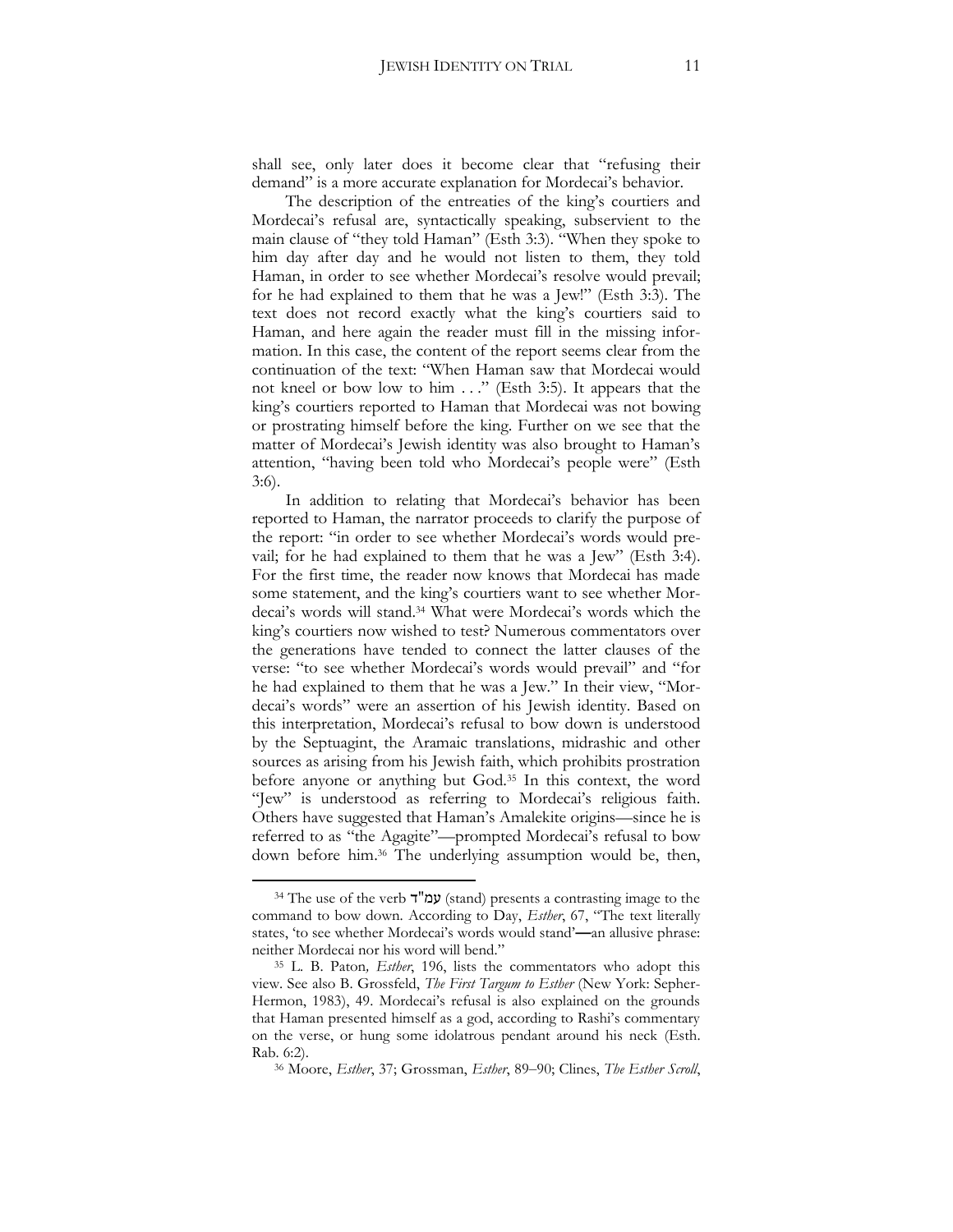that Mordecai the Jew is not prepared to bow down before Haman the Amalekite because of the hostility that prevails between the two nations. In this sense, the word "Jew" would be meant here as referring to nationality rather than to religion.<sup>37</sup>

Both interpretations, regardless of the different forms in which they are posed, are problematic. With regard to the first interpretation—namely, that Mordecai refused to bow down because of his faith—many of the commentators have noted that Jews are not forbidden from bowing in cases where they need to show politeness or respect to their superiors.<sup>38</sup> Esther also prostrates herself before Ahasuerus, making it difficult to conclude that Mordecai, in his position as second to the king, would have believed that he was prohibited from bowing down before Ahasuerus. The second interpretation, asserting that Haman's Amalekite nationality is the reason for Mordecai's refusal to prostrate himself, assumes that the appellation Agagite (Esth 3:1) is a biographical detail that is integrated into the plot. This interpretation thus presumes that Haman is aware of the fact that he is a descendant of the King Agag, and that Mordecai, too, is familiar with Haman's lineage; or, perhaps, that it is a well-known fact in the Persian kingdom. However, other than the term "Agagite," Haman's Amalekite origins play no role in the plot, and furthermore, Haman is not represented as a descendant of Agag but, rather, simply as an "Agagite." Therefore, it may be concluded that the term "Agagite," like the appellation "the enemy of the Jews" (Esth 8:1), is meant to describe a behavioral trait rather to provide genealogical information. The appellation unquestionably helps to mold the struggle between Mordecai the Jew, whose lineage suggests that he is a descendant of Saul, and Haman, who is associated with Agag by the text (see 1 Sam 15). Nevertheless, the question remains whether this interpretation focusing on Haman's appellation provides sufficient justification for Mordecai's refusal to bow before Haman.<sup>39</sup>

<sup>45.</sup> A. Meinhold, *Das Buch Esther* (Zurich: Theologischer Verlag, 1983), 43. <sup>37</sup> For a discussion of these two meanings, see Moore, *Esther*, 37.

According to Day, *Esther*, 69, "The Jews . . . are not a religious category . . . Jews in the book of Esther are treated as an ethnic . . . group." For further discussion of Mordecai's motives, see Gerlemann, *Esther*, 92.

<sup>38</sup> See, for example, Day, *Esther*, 66; Grossman, *Esther*, 88. The Bible itself offers examples of Jews who prostrate themselves, only two of which are Abraham prostrating himself before the children of Het (Gen 23:7) and Joseph's brothers prostrating themselves before the second to the king (42:6).

<sup>&</sup>lt;sup>39</sup> For a similar understanding of the status of the names Agagite and Kish in Esther, see Levenson, *Esther*, 57. In contrast to Levenson's view, there are scholars who maintain that the term Agagite does indeed refer to Haman's biological forebears, and that his Agagite identity was actually known to all. Day, *Esther*, 65, posits that that Haman's actually being an Agagite alludes to the openness of the Persian Empire to advancing those of foreign ethnicities to key positions in the empire. Beal, *The Book of*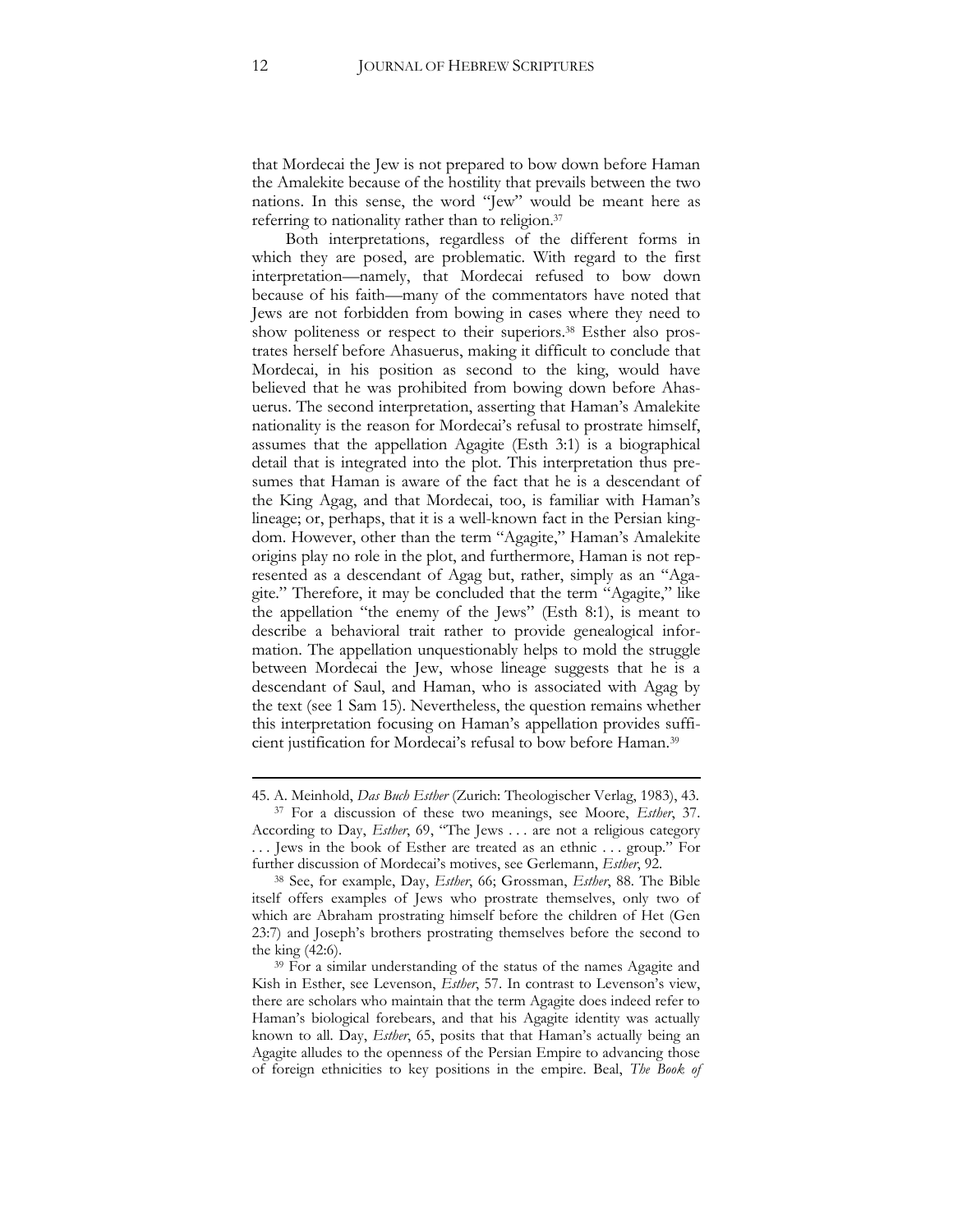Another major obstacle to accepting either of the two interpretations recounted above is the issue of how to connect the two parts of the verse. If indeed Mordecai declares that his Jewishness prevents him from bowing to Haman, then what does the narrator mean by the phrase, "to see whether Mordecai's words would prevail"? What is it that the king's courtiers are testing? If Mordecai's response to them is that his Judaism, either in the religious or the national sense, prevents him from prostrating himself before Haman, surely this cannot be evaluated or verified by the servants. An understanding of the connection between the two parts of the verse, "to see whether Mordecai's words would prevail" and "for he had explained to them that he was a Jew" requires filling in another gap in the text.<sup>40</sup>

Various possibilities have been proposed. One is that Mordecai argues that, as a Jew, he is entitled not to bow down to the king's deputy, and the king's courtiers want to see whether Mordecai is indeed exempt from this obligation.<sup>41</sup> This possibility appears unlikely. According to Herodotus, prostration was important for the Persians.<sup>42</sup> How probable is it that the Persian Empire was so enlightened that it would exempt its Jews, for religious or national reasons, from fulfilling the king's command and bowing down to him? Other exegetical solutions have been offered. The explanations considered include the following suggestions: Mordecai argues that he is ready for an open confrontation with Haman, and the king's courtiers want to see whether he will "stand up to" such a confrontation;<sup>43</sup> or Mordecai is asserting that Haman will forgive

1

<sup>40</sup> For a discussion of this problem, see Fox, *Character and Ideology*, 45. Beal, *The Book of Hiding*, 55, proposes that the description "he had told them" indicates that the fact that Mordecai was Jewish was not discernible. The narrator offers no explanation for why Mordecai would reveal his identity at this point, and Beal concludes: "... he [Mordecai] remains highly visible yet unreadable, even in the act of self-revealing."

<sup>41</sup> See, for example, S. Abramsky, "Pre-Ideological Antisemitism in the Scroll of Esther," in B. Z. Luria (ed.), *Sepher Moshe Goldstein* (Tel Aviv: The Society for Biblical Research, 1988), 1–23 (19), who proposes that "Mordecai does not hesitate to justify the violation of the king's command with the fact that he is a Jew. This is, as it were, a unique quality that allows him to be different, to bypass this royal custom . . ." Abramsky maintains that antisemitism is not a theme in the Book of Esther, and therefore, in his opinion, Mordecai's Jewish identity may be regarded as a "unique quality."

<sup>42</sup> Berlin, *Esther*, 136, discusses the importance of prostration to the king in Persian culture, and notes that the Greeks viewed this practice as an expression of Persian tyranny.

<sup>43</sup> Bickerman, *Four Strange Books*, 181 "They went to see 'whether the

*Hiding*, 58, suggests that the possibility that Haman is not Persian fuels his hatred towards Mordecai, who is likewise not a native; Haman hates in Mordecai that which he hates in himself. All of these explanations relate to Haman's Agagite origins as an element in the plot. As noted above, I see no justification for granting the appellation this meaning.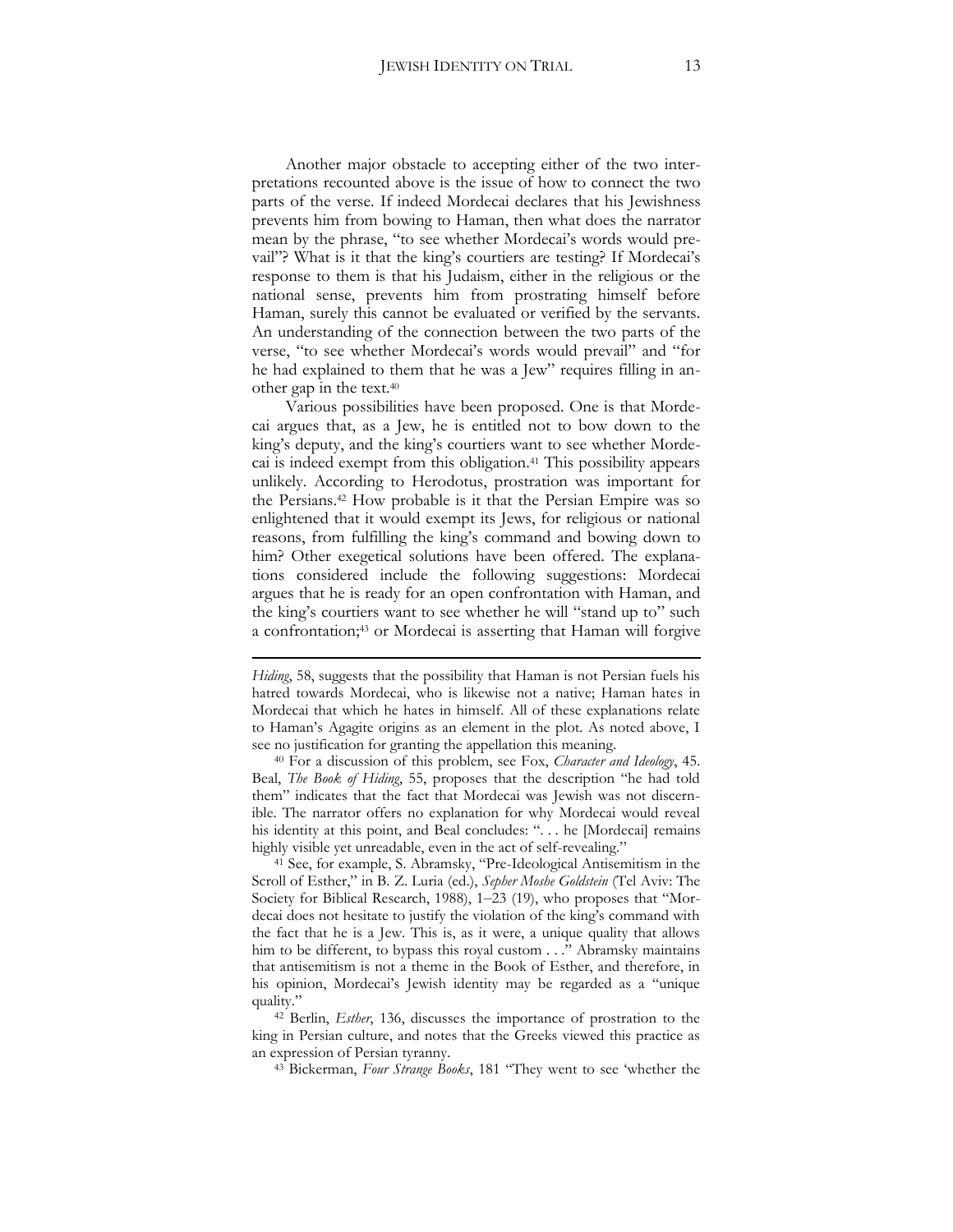him for his behavior, and the king's courtiers want to see whether this is true.<sup>44</sup> It should be noted that none of these suggested explanations offers any substantial connection between the two parts of the verse, "to see whether his words would stand" and "for he had told them that he was a Jew."

An anonymous French commentator seems to have been the first to offer a different understanding of the verse:<sup>45</sup>

(4) . . . **They told Haman, to see whether Mordecai's words would prevail—**And for what reason did they envy him and **tell Haman? For he had explained to them that he was a Jew—**for had he remained silent and not **told them that he was a Jew**, they would not have entertained suspicions, and envied him, and **told Haman**. (6) **Having been told who Mordecai's people were—**for if he had been Persian, or from the other nations, he [Haman] would have killed him [Mordecai] alone, but since they told him that [Mordecai] was a Jew, it was contemptible **to lay hands on Mordecai alone**.

According to this interpretation, the clause, "for he had explained to them . . ." (Esth 3:6) appears in order to explain why the king's courtiers report Mordecai to Haman. Why would they divulge Mordecai's conduct to Haman? Because Mordecai had told them that he was a Jew.<sup>46</sup>

As the commentator mentioned above already suggested, support for this interpretation can be found, in the continuation of the

<sup>45</sup> His commentary appears in Cohen, *Mikraot HaGadolot*. The commentary is based on MS Parma 2203. In an oral address, Prof. Yosef Ofer attributed this manuscript to the school of R. Joseph Kara, a disciple and friend of Rashi, 11th to 12th century (his exact life span unknown).

<sup>46</sup> A similar idea, albeit expressed less explicitly, appears in the commentary of Rabbi Samuel Ben Meir. Commenting on Esth 3:4 (Cohen, *Mikraot HaGadolot*, 234) he writes: " 'Whether . . . would prevail'**—**if his words not to bow and prostrate before him would prevail, for he had told them that he was a Jew**—**and therefore he was contemptible in their eyes." A similar understanding of the verses is to be found in White, "Esther," 169; and in J. Fleishman, "Why was Haman Successful at Winning King's Ahasuerus' Approval to Exterminate the Jews in the Persian Empire?," *HUCA* 68 (1997), 35–49 (40). This understanding gives rise to the question of why Mordecai chooses to reveal his Jewish identity at this point. According to Beal, *The Book of Hiding*, 55, the text offers no explanation. For other explanations of the Mordecai's behavior, see Moore, *Esther*, 37; Day, *Esther*, 68; Clines, *The Esther Scroll*, 45.

words of Mordecai would stand up,' that is . . . whether Mordecai would dare to affront the vizier openly."

<sup>44</sup> In L. E. Keck (ed.), *Kings─Judith*, vol. 3 of *The New Interpreter's Bible* (Nashville: Abingdon, 1999), 893, the verse reads: "Day after day they spoke to him but he refused to comply. Therefore they told Haman about it to see whether Mordecai's behavior would be tolerated, for he had told them he was a Jew."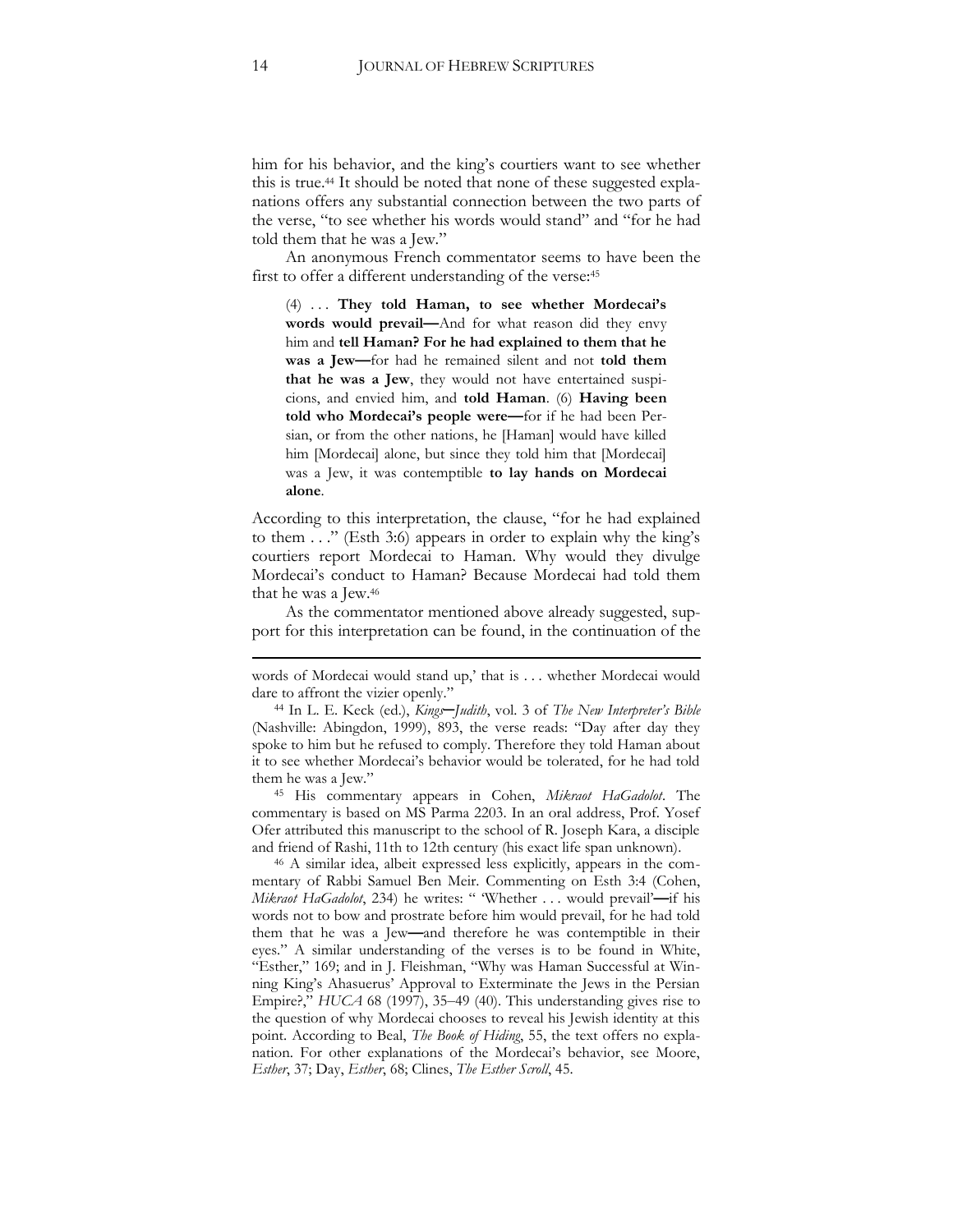text. The justification, "for he had told them that he was a Jew" is repeated again in v. 6 in the context of Haman's decision: "But he disdained to lay hands on Mordecai alone; having been told who Mordecai's people were" (Esth 3:6). This time it is clear that Mordecai's Jewish identity is raised not to justify his behavior, but solely in order to explain the motivation for Haman's decision not to lay a hand on Mordecai alone.<sup>47</sup> According to the anonymous commentator, the text emphasizes that it is because of Mordecai's Jewishness that Haman decides to punish his entire community. Had Mordecai belonged to a different community, he alone would have been punished.<sup>48</sup>

The following features of the text may substantiate the anonymous commentator's view. First, the king's courtiers concentrate on Mordecai and identify his nationality: "He had explained to them that he was a Jew" (Esth 3:4). However, Haman takes a broader view of the Jewish people as a whole: "having been told who Mordecai's people were" (Esth 3:6). In addition, the expression "Mordecai's people" is repeated once again at the end of the verse. The expression "Mordecai's people" modifies the expression "all the Jews," however, it is relocated to the end of the verse, and juxtaposed with the words "throughout the kingdom of Ahasuerus," creating an ambiguity.<sup>49</sup> The appellation "Mordecai's people," appearing at the end of each clause of the verse, might represent an epistrophe, the aim of which is to emphasize the hostility towards the Jewish people the verse expresses.<sup>50</sup>

<span id="page-15-0"></span>1

<sup>49</sup> It may be for this reason that the Septuagint omits the expression "Mordecai's people" at the end of the verse. Moore, *Esther*, 37, influenced by H. Gunkel, proposes that מרדכי ם ַע, Mordecai's people, be read as עם מרדכי, with Mordecai.

<sup>47</sup> For the cumulative evidence that the text offers for his hatred for the Jews; see below, n. [50.](#page-15-0)

<sup>48</sup> Beal, *The Book of Hiding*, 55, notes that, in a similar way, all the women in the kingdom are punished for Vashti's refusal. He claims: "Just as the scandal of Vashti's refusal was necessarily linked to her place, her identity, within the social order, so it is with Mordecai." In comparison, Bigthan and Teresh's attempted assassination of the king as recorded at the end of chapter 2 does not bring collective punishment.

<sup>50</sup> Many scholars have identified early patterns of antisemitism in the Book of Esther. Y. Kaufmann, *The History of Israelite Faith* (Israel: Bialik Institute, 1963), 441 [Hebrew], views the Book as a testament to ancient antisemitism. He is joined in this view by Paton, *Esther*, 204. Fleishman, "Why was Haman Successful," 38, reviews the accumulated evidence in the Book of Esther that points to the presence of antisemitism. Beal, *The Book of Hiding*, 55, too, maintains that Haman loathes Jews. In contrast, as noted, Abramsky, "Pre-Ideological Antisemitism," maintains that the Book does not portray hatred towards Jews. Clines, *The Esther Scroll*, 46 proposes that Esther is a text comprising a number of narratives. In his view, the description of the battle between Haman and Mordecai does not express hatred for Jews. Rather, such expressions are found elsewhere in Esther, and their source is in a different narrative that was merged with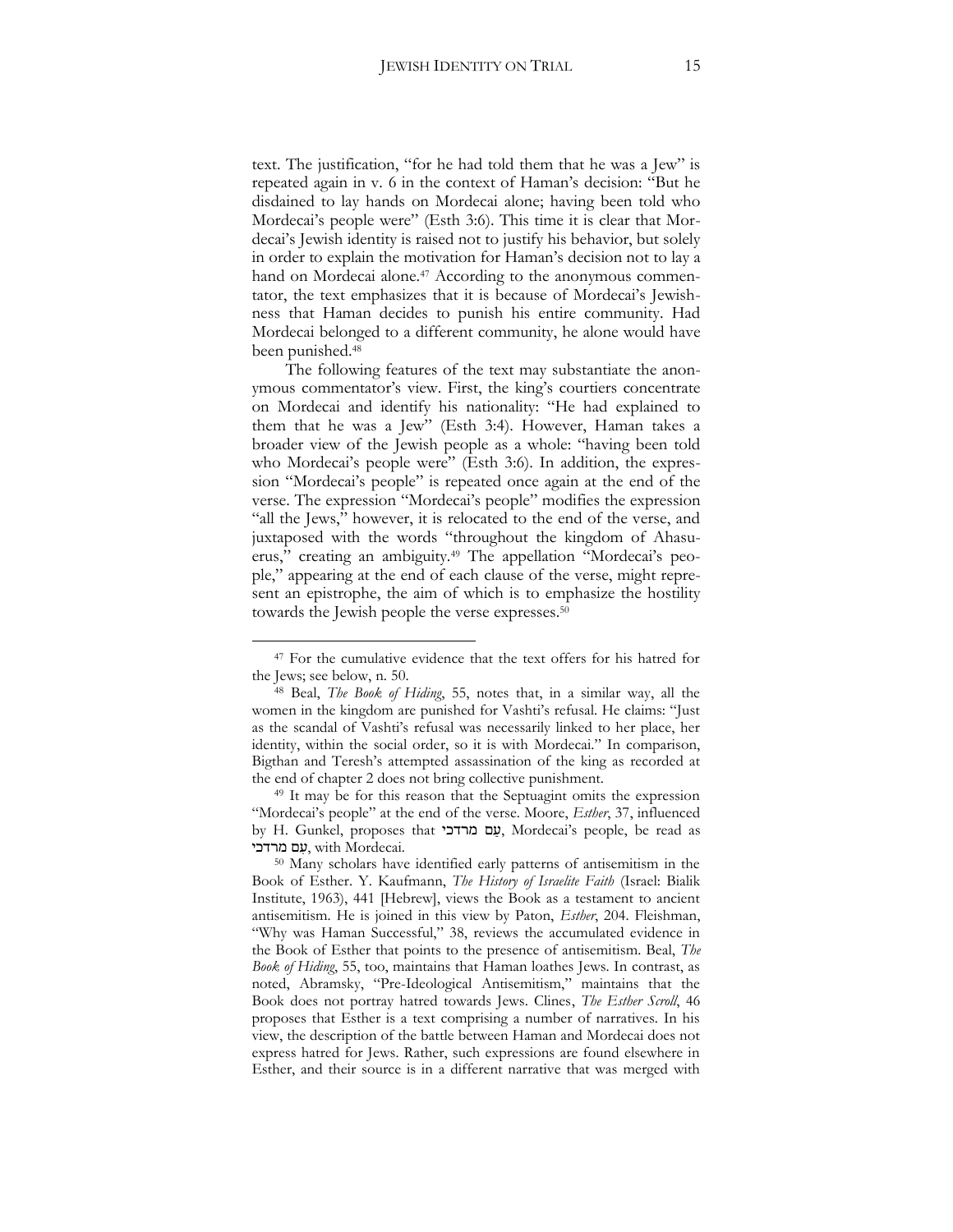Further emphasis on Mordecai's Jewish identity is to be found in the fact that both times when it is mentioned**—** "for he had explained to them" and "having been told"**—**the information deviates from the chronological order of the story and actually represents a flashback.<sup>51</sup> "He had explained to them" (Esth 3:4) takes place before the king's courtiers convey this information to Haman. Similarly, "having been told" (Esth 3:6) occurs at the stage when the kings' courtiers transmit their information to Haman. The appearance of these pieces of information out of chronological order emphasizes that both the kings' courtiers and Haman act as they do because of Mordecai's Jewish origins.

By integrating information about Mordecai's Jewish identity within the plot of the story, the narrator creates the impression that the conflict is in some way connected to Mordecai's Jewishness. And the conflict is indeed, to a rather large extent, related to this fact. Even if Mordecai's refusal to bow down is not overtly a result of his Jewish identity, the ensuing problems that this act provokes against him and the entire Jewish people certainly are.

Understanding that the words, "for he had explained to them that he was a Jew" (Esth 3:4) are not intended to explain the reason for Mordecai's behavior reemphasizes the question of why he refuses to prostrate himself before Haman. As argued above, along with trying to clarify Mordecai's behavior, the question of why the narrator refrains from offering a clear explanation must be addressed. Here, too, it seems that the text is concealing a situation that it considered improper. There would be no impediment for the text to present a national or religious struggle openly and in full. <sup>52</sup> In contrast, a personal struggle between courtiers, in the wake of which there is a decree of annihilation against the entire Jewish people, is not a worthy struggle, and it is therefore possible to understand why the narrator prefers to keep it concealed.<sup>53</sup>

It would seem, then, that even at this stage of the story, Mordecai is preoccupied with the question of his status in the king's court.<sup>54</sup> It can be assumed that Mordecai never imagines that a struggle over his status in the court could change into a national

the central narrative.

<sup>51</sup> According to Clines, *The Esther Scroll*, 45, this deviation emphasizes the fact that the conflict is between the Jewish Mordecai and the Agagite Haman.

<sup>52</sup> It is just such a struggle that is at the center of the Book of Daniel, chs. 3 and 6; see Humphreys, "A Lifestyle for Diaspora," 220.

<sup>53</sup> This conclusion is maintained by Bickerman, *Four Strange Books*, 180–81; and by Humphreys, "A Lifestyle for Diaspora," 215.

<sup>54</sup> This view would be based, inter alia, on the description of Haman's promotion immediately after the king's life is saved by Mordecai. Or, As Moore, *Esther*, 35, puts it in his commentary on Esth 3:1: "This verse sets up a sharp contrast between the unrewarded merit of Mordecai and Haman's unmerited rewards." See also Berg, *The Book of Esther*, 73–75; Beal, *The Book of Hiding*, 53.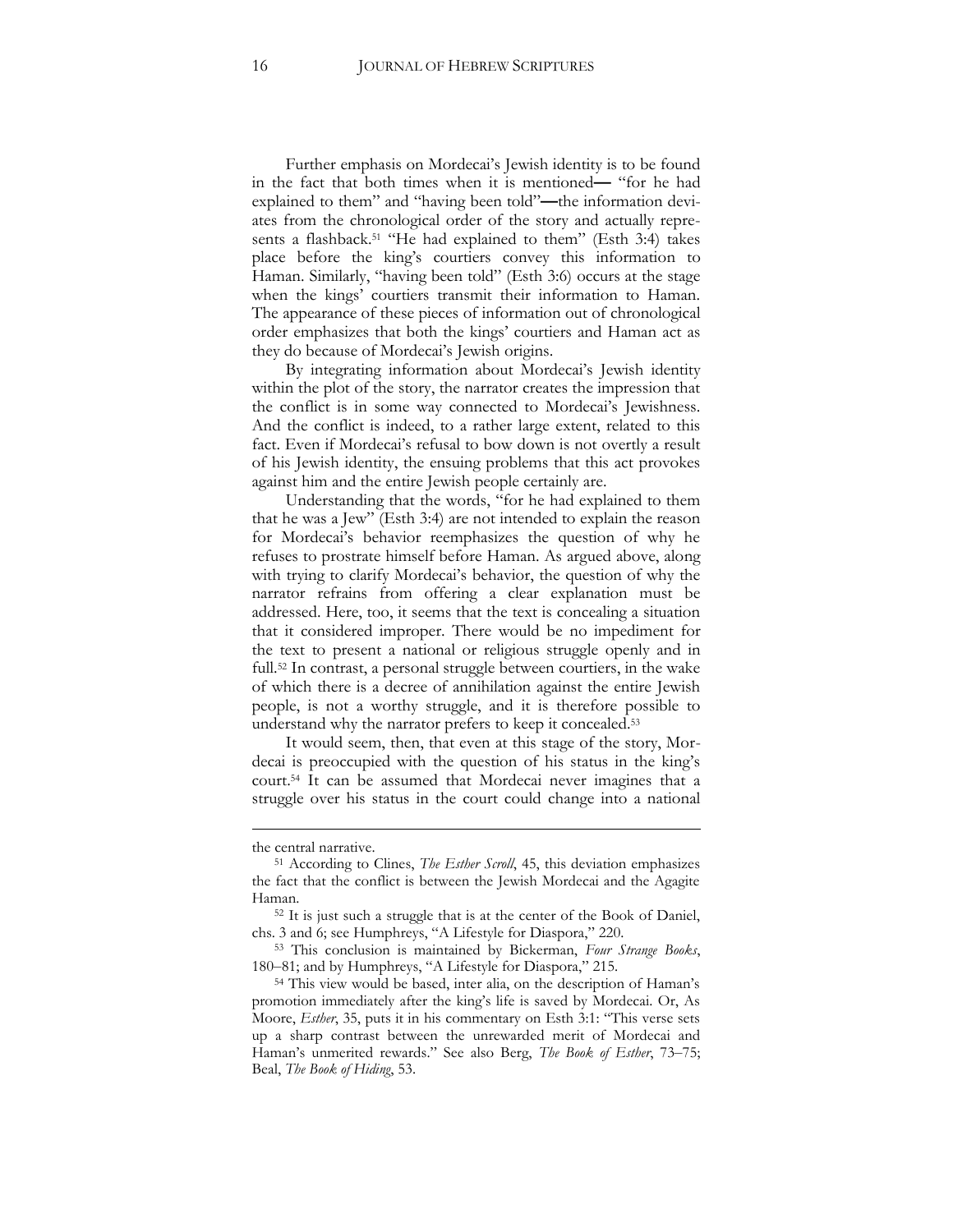struggle and cause harm to the Jewish people. It probably never even occurs to him that his Jewishness might invite harm to his own person.<sup>55</sup> If the interpretation proposed thus far is correct, then it is at this stage in the story that Mordecai discovers that he is viewed as a stranger by the king's courtiers.<sup>56</sup> Their response reveals to him that his attempts to mingle among the Persians have failed. Instead, he is viewed as the *other*: a Jew. Chapter 4 addresses how Mordecai reacts to this new discovery.

#### **CHAPTER 4 OF ESTHER: FASTING, SACKCLOTH AND ASHES**

While there is no reference to Mordecai and Esther's Jewish identity in chs. 2 and 3, ch. 4 extensively deals with their attitudes towards their Jewishness through their respective reactions to the edict to annihilate the Jews that is disseminated throughout the Persian kingdom. The chapter begins with a description of Mordecai's response, followed by the response of the Jewish people. These responses are characterized by external expressions of sorrow and mourning that are common both in the Bible and in other sources. In the Bible, these expressions appear both in the context of mourning over a death and in the contexts of trouble and affliction. This latter phenomenon has been referred to as "petitionary mourning,"<sup>57</sup> and its purpose is to bring about an end to the affliction or to nullify the impending disaster. 58

<span id="page-17-0"></span>Although the mourning in Esther is related to an impending disaster, and as such should be viewed as petitionary mourning, there is a significant difference between its expression here and descriptions of petitionary mourning elsewhere in the Bible.<sup>59</sup> The recipient of the entreaty is not made explicit in Esther, which would seem to drain the petition of its significance.<sup>60</sup> Olyan notes

<sup>55</sup> Beal, *The Book of Hiding*, 56–57, turns our attention to the fact that the Persian Empire comprised many different cultures. Haman describes all the different nations as being united against the Jewish nation: the *other*.

<sup>56</sup> For a discussion of the attitude towards the other and discrimination and racism in Esther, see Day, *Esther*, 75; Beal, *The Book of Hiding*, 50– 51.

<sup>57</sup> For similarities between mourning for the dead and petitionary mourning, see E. Kutsch, "Trauerbräuche und Selbstminderungsriten im Alten Testament," in L. Schmidt and K. Eberlein (eds.), *Kleine Schriften zum Alten Testament* (Berlin: de Gruyter, 1986), 78–98; S. M. Olyan, *Biblical Mourning: Ritual and Social Dimensions* (Oxford: Oxford University Press, 2000), 62–96. For another study on this subject see Olyan, *Biblical Mourning*, 2 n. 5.

<sup>58</sup> For further characteristics distinguishing petitionary mourning from mourning for the dead, see Olyan, *Biblical Mourning*, 26–27, 62–64.

<sup>59</sup> For similar expressions of petitionary mourning in the Bible, see, inter alia, Jonah 3:5–8; Dan 9:1; Neh 9:1–3; Ezra 9:1–15.

<sup>60</sup> For the purposes of comparison, it can be noted that the Greek translations include prayer to God by Mordecai and Esther along with the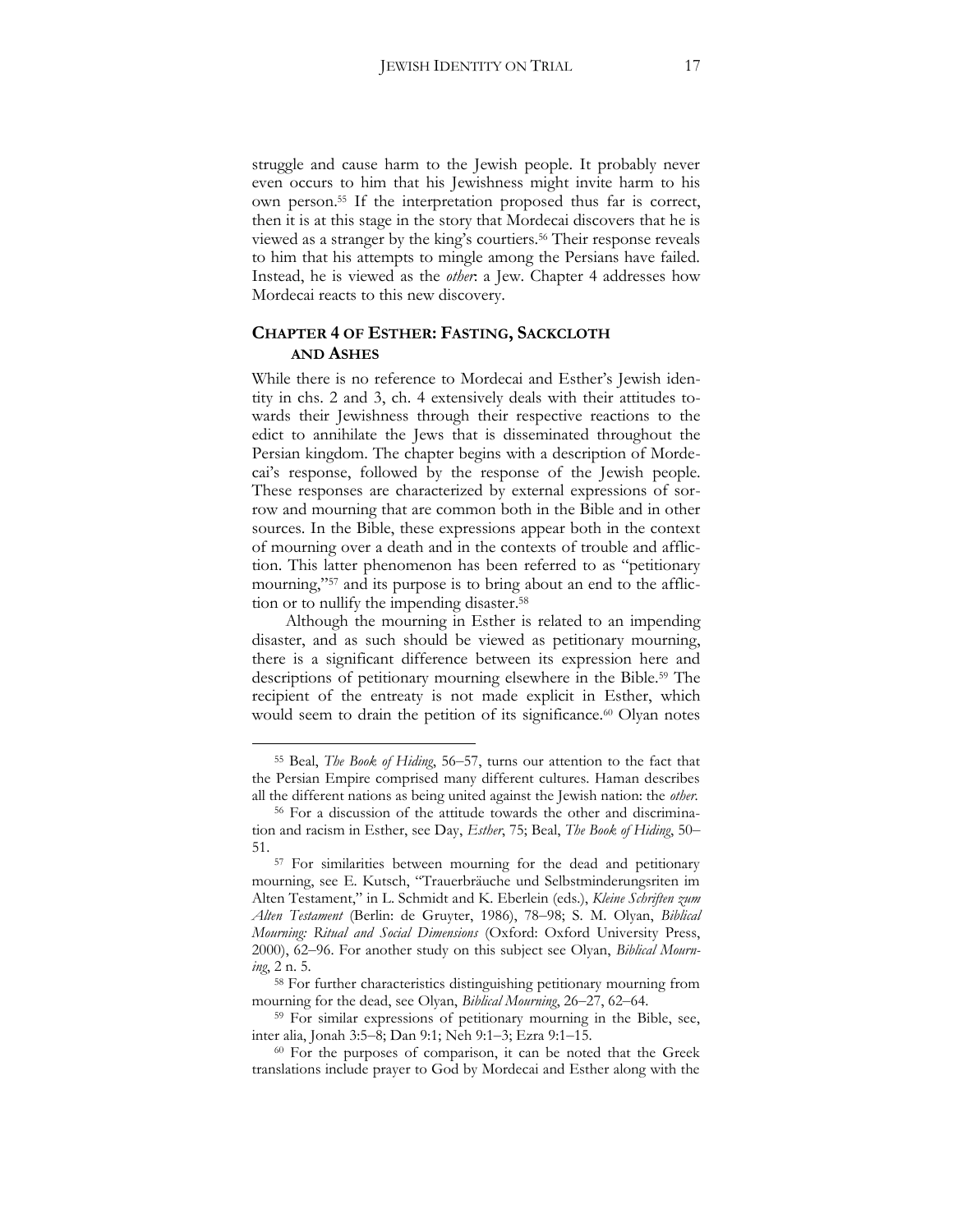this problem in the context of the fast decreed by Esther (4:16), asserting that the purpose of the fast is indicated clearly in the text: עלי וצומו, or "fast in my behalf." He goes on to explain that the fast "must be petitionary in nature given that its intent is to benefit Esther. Presumably, it is directed towards Yhwh to secure his protection for her, though Yhwh is not mentioned directly in this passage or anywhere else in the book." <sup>61</sup> Along with the evidence cited by Olyan, we might add Mordecai's words, ". . . relief and deliverance will come to the Jews from another quarter" (Esth 4:14), attesting to Mordecai's confidence that the decree would be annulled and supporting the assumption that the expressions of mourning are meant to help bring about the desired change. Thus, the fast should be viewed as petitionary mourning.<sup>62</sup> We might say, then, that the behavior of Mordecai and Esther represents a typical Jewish custom of turning to God in times of trouble.<sup>63</sup>

Referring to the different types of petitionary mourning described in the Bible, Olyan distinguishes between penitential petitionary mourning, expressions of remorse for sin, and nonpenitential supplication.<sup>64</sup> Ostensibly, Mordecai's behavior gives no indication of any remorse. Nevertheless, it can be argued that his rending of his garment and refusal to wear the garments sent to him by Esther testify to a change of identity. More precisely, they reflect an overt and clear attempt to shed the distinctive identifying features of a senior Persian minister and to assume instead the identity of a Jew mourning over the decree of annihilation proclaimed against him and his people.<sup>65</sup> According to Grossman, "By

fasting.

<sup>61</sup> Olyan, *Biblical Mourning,* 99–100 and 99 n.4. The question of the absence of God's name from Esther has been debated in the research and will not be addressed within the present framework. For a discussion of the various explanations that have been proposed for this phenomenon, see Fox, *Character and Ideology*, 235–47. In contrast to Olyan's view, T. Podella, *Şôm-Fasten: Kollektive Trauer um den verborgenen Gott im Alten Testament* (Kevelaer: Butzon & Bercker, 1989), 189–92, maintains that the fast in Esther is not religious in nature and is addressed to the king. Since there is no indication in the text that the king is aware of either the decree against the Jews or their response to it (see the king's response to Esther's words in Esth 7:5), we tend to assume, as does Olyan, that the fast is a veiled appeal to God who is concealed in the text.

<sup>62</sup> Y. Shemesh, *Mourning in the Bible: Coping with Loss* (Israel: Hakibbutz Hameuchad, 2015), 15 [Hebrew]. Kutsch, *Trauerbräuche,* does not mention Esther explicitly, but does cite examples from the Book of Esther in describing mourning that does not relate to the deceased. See, for example, 94 n. 46.

<sup>&</sup>lt;sup>63</sup> The Bible offers many examples of such behavior. See above, n. [59;](#page-17-0) and also 2 Kgs 21:27 and 2 Sam 12:16.

<sup>64</sup> Olyan, *Biblical Mourning*, 62–75.

<sup>65</sup> For the connection between wearing sackcloth and seeking atonement in the Bible and in the Ancient East, see Kutsch, *Trauerbräuche*, 83– 84. For the role of rending garments as an expression of remorse in peti-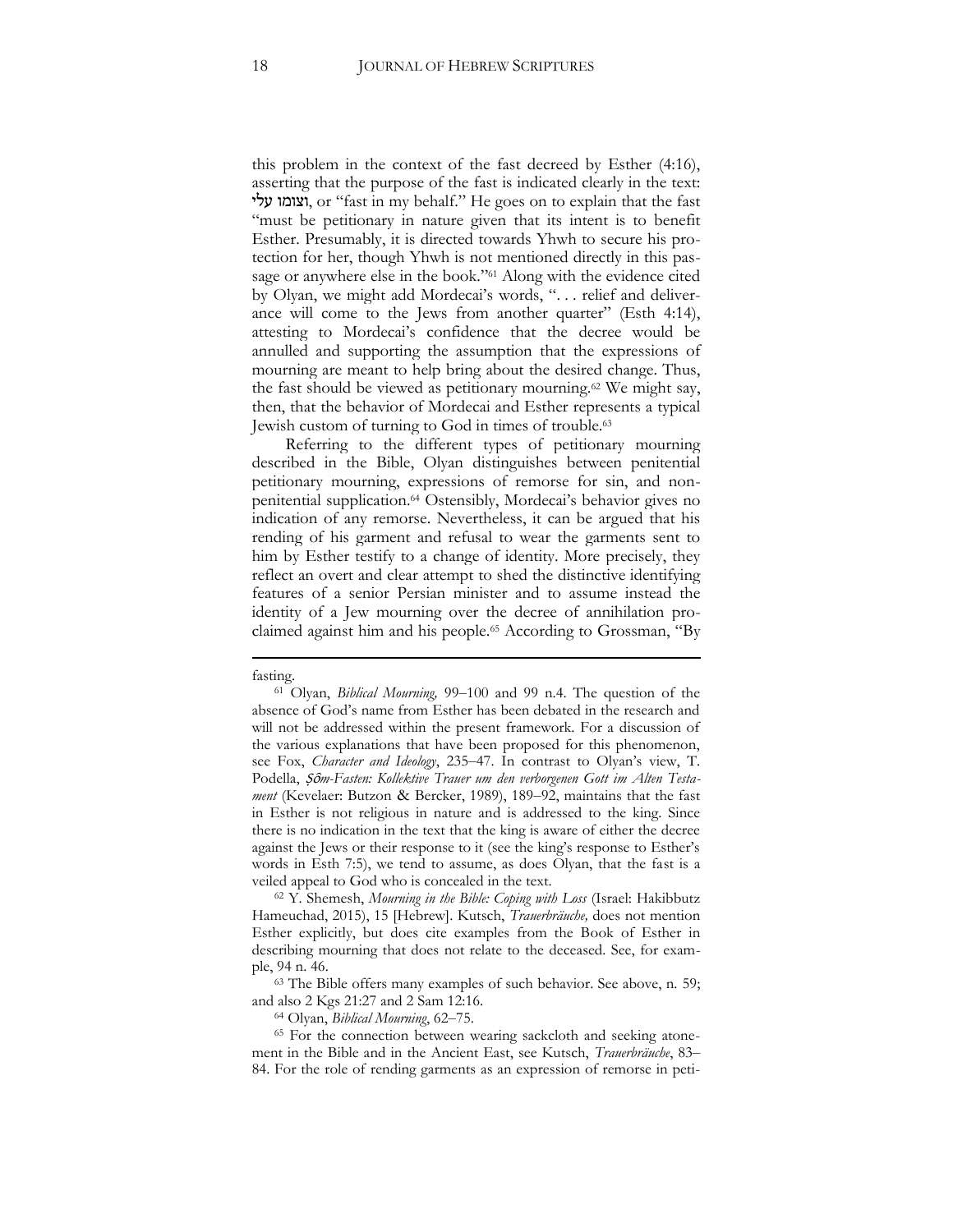rending his clothes, Mordecai forfeited his status in Persian society and his station in its regime . . . Mordecai cried . . . as he shed one national identity and returned to his original, primary identity."<sup>66</sup> Given this analysis, and in light of the above discussion of Mordecai's behavior in chs. 2 and 3, it is possible to see Mordecai's petitionary mourning as being also penitential, in that it expresses remorse for his previous desire to assimilate into the Persian culture.

In support of this view, it should be pointed out that the text emphasizes the barrier that Mordecai's garments create between his "new" identity and the previous one by noting, "until he came in front of the palace gate; for one could not enter the palace gate wearing sackcloth" (Esth 4:2).<sup>67</sup> Standing before the king's gate, Mordecai displays his new identity, presenting himself as a Jew in mourning over the decree that has been promulgated against his people. By adopting this new identity, Mordechai can no longer maintain his previous one. The fact that he is outside of the gate is emphasized once again in the description of what follows: "Hathach went out to Mordecai in the city square in front of the palace gate" (Esth 4:6). Mordecai's refusal to don the garments sent by Esther serves to stress his commitment to his new, or, more accurately, renewed identity and his desire to sever himself from his former one.<sup>68</sup> Esther's behavior, in contrast, reflects her adherence

<span id="page-19-0"></span>1

<sup>66</sup> Grossman, *Esther*, 112. It should be pointed out that until this stage, Grossman does not accuse Mordecai of abandoning his Jewish identity. Instead, he maintains that this section depicts Esther as having exchanged her Jewish identity for a Persian one. For further discussion about the possibility that the verse is alluding to Mordecai's regret see Grossman, below, n[. 68](#page-19-0)

<sup>67</sup> Several scholars have grappled with the question of why Mordecai approaches the king's gate. Fox, *Character and Ideology*, 57–58, suggests that Mordecai hopes that the reports about him that will reach Esther will prompt her to take action. However, it is then reasonable to ask why Mordecai adopts this circuitous approach rather than addressing Esther directly, as he does, for example, in 2:22.

<sup>68</sup> Grossman, *Esther*, 113–14, identifies links between the story of Esther and the prophecies of Joel (2:12–14) and Isaiah (58:5). These links likewise reinforce the sense that Mordecai's actions reflect a process of regret and return to his Jewish identity.

tionary mourning, see Olyan, *Biblical Mourning*, 79–80. We maintain that instances of garments being torn as an expression of mourning may have a dual meaning where the garment signifies an official position. While expressing mourning, the act simultaneously involves exchanging the identity associated with the garment. See, for example, the rending of the garment by Tamar in 2 Sam 13:18–19, or the shedding of the mantle by the king of Nineveh in Jonah 3:6. A similar view is offered by J. Grossman, " 'Dynamic Analogies' in the Book of Esther," *VT* 59 (2009), 404–5 in relation to the shedding of the garment of Ahab (1 Kgs 21:17). Grossman proposes that both Ahab and Mordecai, in donning sackcloth, express a distancing of themselves from the palace.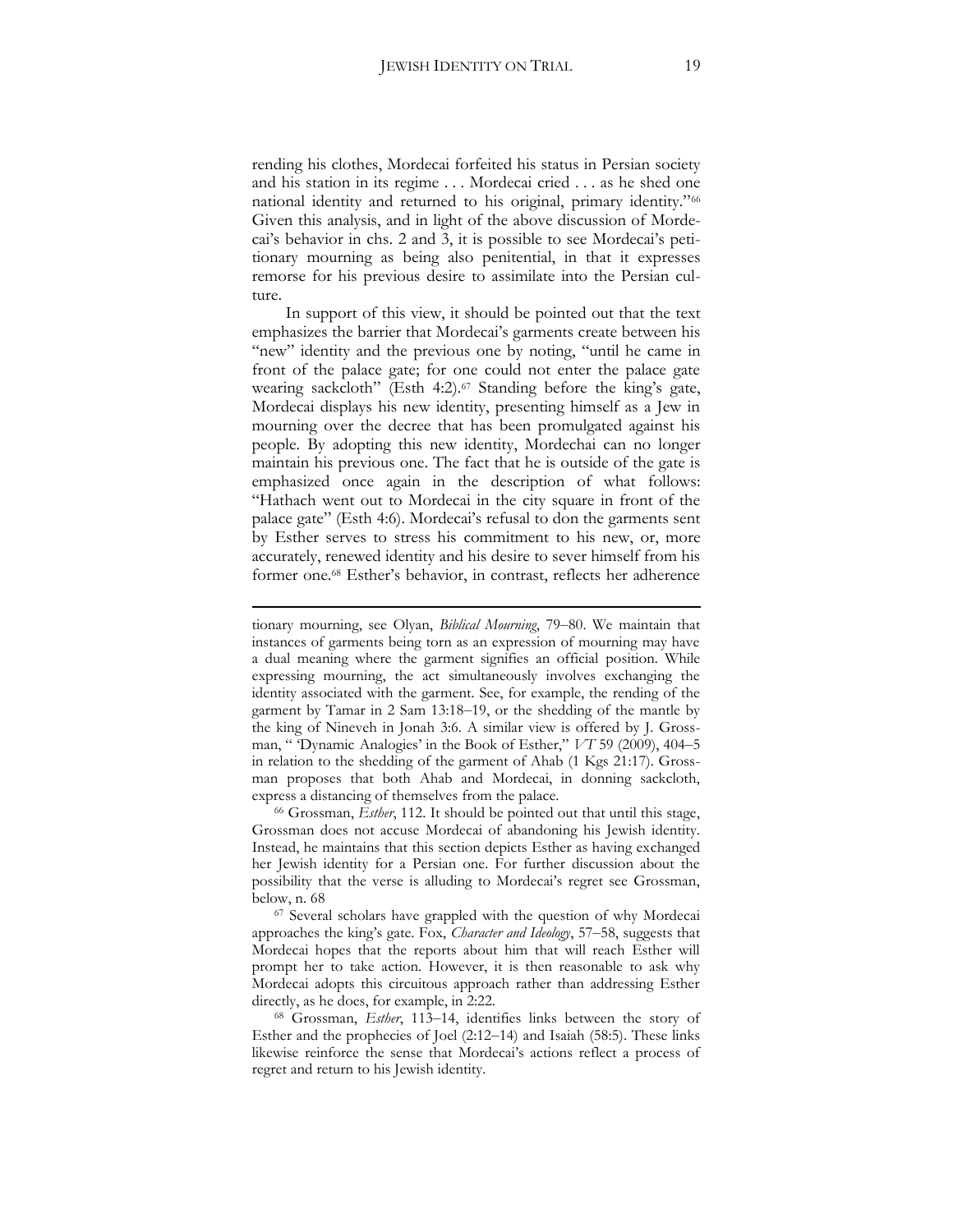to her identity as the Persian queen. As Grossman observes, "Esther's identity had become assimilated with her role as queen, at the expense of her Jewishness."<sup>69</sup>

The change that began within Mordecai himself intensifies, finding expression in the demand that he addresses to Esther. He commands her to take action to have the decree nullified, revealing her Jewish identity in the process, presenting a stark divergence from his previous instructions. Esther finds it difficult to accede to this new demand. She fears for her fate if she dares approach the king without being summoned. In response to this concern, Mordecai utters the only instance of direct speech from him recorded in the entire book: "Do not imagine that you, of all the Jews, will escape with your life by being in the king's palace. On the contrary, if you keep silent in this crisis, relief and deliverance will come to the Jews from another quarter, while you and your father's house will perish. And who knows, perhaps you have attained to royal position for just such a crisis" (Esth 4:13–14).<sup>70</sup>

The only recorded utterance of direct speech from Mordecai concerns the commitment of the individual to his or her national identity: specifically, Esther's commitment to the Jewish people. His admonition to Esther that she should not believe that she can cut herself off from the fate of the rest of the Jews by hiding herself in the king's palace**—**"Do not imagine that you, of all the Jews, will escape with your life by being in the king's palace" (Esth 4:13)**—**applies to himself no less than it does to her. In the wake of Haman's decree, Mordecai, who had tried to assimilate in the Persian palace by hiding his Jewish identity, now understands that his attempt is doomed to failure. Armed with this conclusion, he addresses Esther, warning that if she fails to apply herself to trying to save the Jews, "you and your father's house will perish" (Esth 4:14).<sup>71</sup> Since Mordecai is a member of Esther's father's house, this threat alludes to the danger for him, too.<sup>72</sup> Why does Mordecai think that he is deserving of death? It is plausible to conclude that

<sup>69</sup> Grossman, *Esther*, 114.

<sup>70</sup> For the development in this dialogue, see J. Grossman, "The Vanishing Character in Biblical Narrative: The Role of Hathach in Esther 4," *VT* 62 (2012), 561–71 (567–69). For the teleological significance of this verse and its centrality to the Book, see Berg, *The Book of Esther*, 178–79.

<sup>71</sup> Different suggestions have been proposed as to who will be responsible for Esther's demise. Dommershausen, *Ester*, 25, maintains that Mordecai's words suggest that God will be responsible. At this stage, the proposal to destroy the Jewish people, which includes Esther, is being propounded by Haman. Mordecai hints that the attempt to escape and evade one's Judaism ultimately leads to annihilation by the nations among whom the Jews wish to integrate.

<sup>72</sup> Fox, *Character and Ideology*, 62, raises this point and proposes that the narrator seeks to create an echo of narratives in which the entire family of the sinner is punished, as in the cases of Korach or Achan.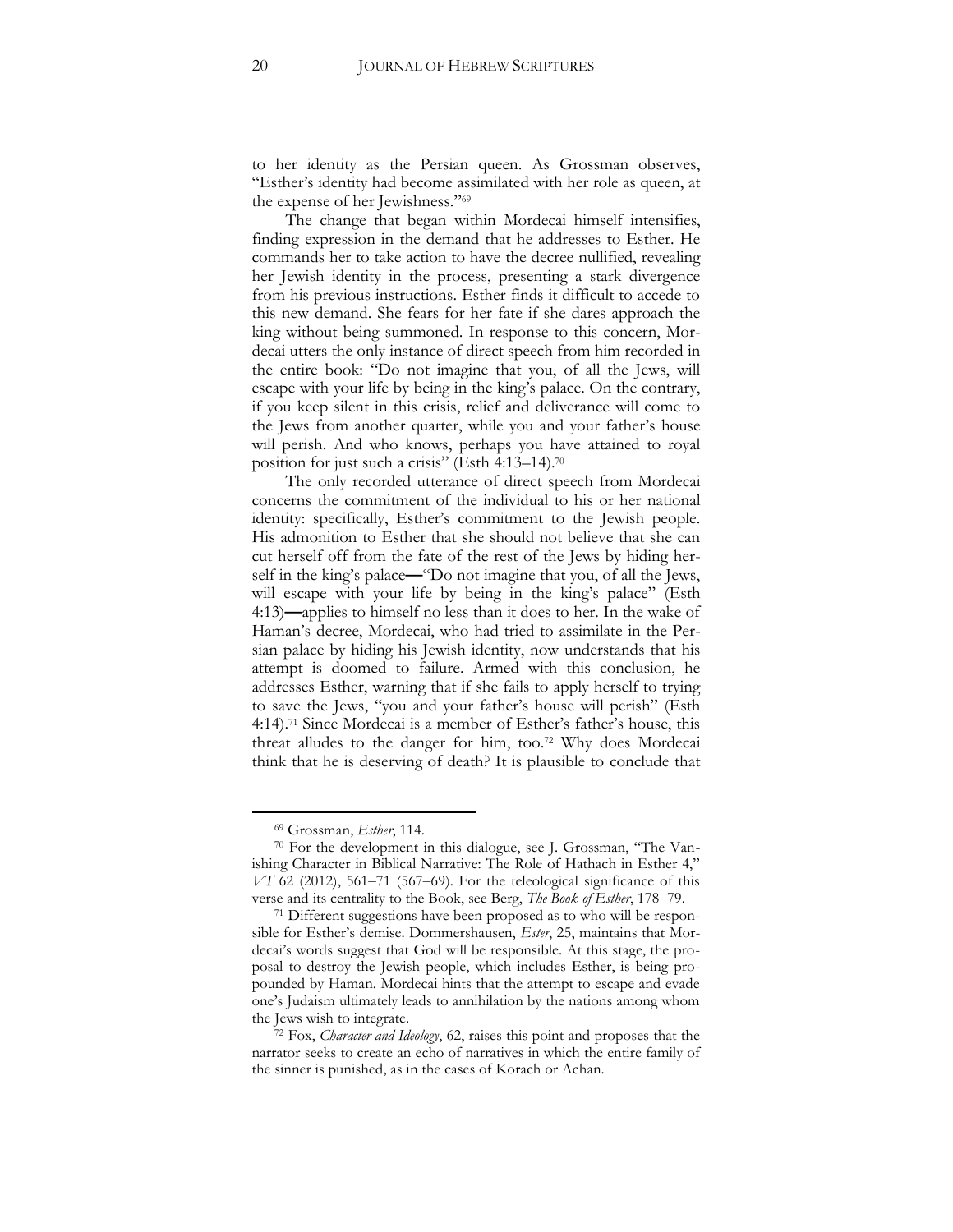these words reflect his perception that he might be punished because of his previous effort to integrate into the king's court.

After her original hesitation, Esther appears to embrace this new direction proposed by Mordechai. She tells him, "Go, assemble all the Jews who live in Shushan, and fast in my behalf; do not eat or drink for three days, night or day. I and my maidens will observe the same fast. Then I shall go to the king, though it is contrary to the law; and if I am to perish, I shall perish!" (Esth 4:16). In contrast to Mordecai, Esther is not able to leave the palace and join her brethren in their mourning. However, she does ask that they fast for her while declaring that she, too, will fast. From inside the palace walls, Esther returns to her Jewish roots and, together with the Jews outside of the palace, she acts to bring about a nullification of the decree.<sup>73</sup>

#### **CHAPTERS 8–10 OF ESTHER: SECOND TO KING AHASUERUS AND GREAT AMONG THE JEWS**

Mordecai's new realization involves more than merely understanding that it is impossible to flee from one's Jewishness into the royal palace. He also now apprehends that those with the good fortune to be in the king's palace should be active there on behalf of their own people. This responsibility, which Mordecai conveys explicitly to Esther when he asks, "who knows, perhaps you have attained to royal position for just such a crisis," (Esth 4:14) applies also to his own behavior from ch. 4 onwards.

Having previously rent his garments (Esth 4:1), Mordecai now wears royal apparel (Esth 8:15). This description appears immediately after the dispatch of his edict permitting the Jews to defend themselves. The location of the description seems incongruous, since it is logical to assume that the royal garments reflect his status as second to the king, and therefore would have been given to him when he assumed his position (Esth 8:2).<sup>74</sup> Indeed, the description of the royal apparel revisits the meeting between the king and Mordecai at the beginning of the chapter: "Mordecai left the king's presence . . ." (Esth 8:15). The use of pluperfect tense ומרדכי יצא**—**Mordecai *had* left**—**instead of the simple past מרדכי ויצא**—** Mordecai left—indicates that this action refers to something that happened earlier and not chronologically.<sup>75</sup> Further support for the connection between the wearing of royal finery and Mordecai's appointment becomes apparent when comparing Mordechai's example to that of Joseph's appointment as second to the king.<sup>76</sup>

<sup>73</sup> For the stages of Esther's transition from her identity as a Persian queen to that of a Jew, see Berman, "Hadassah bat Abihail," 661.

<sup>74</sup> Meinhold, *Esther*, 78, suggests that the separation between the recounting of Mordecai's appointment and the description of his wearing the royal apparel hints at the king's identification with Mordecai's edict.

<span id="page-21-0"></span><sup>75</sup> See above, n. [29.](#page-9-0)

<sup>76</sup> Many scholars have pointed out similarities between the story of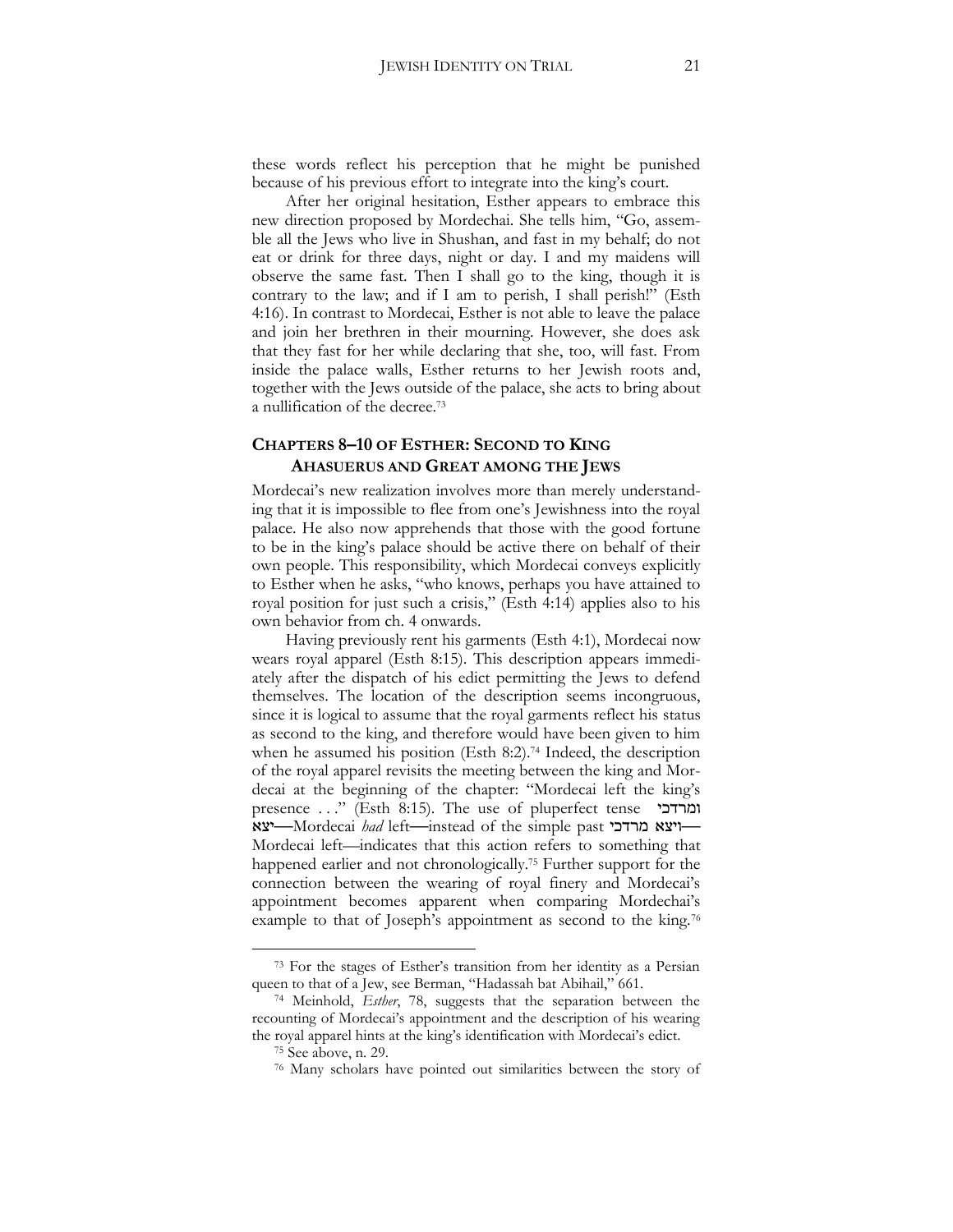The external tokens of Joseph's appointment include, *inter alia*, the king's signet ring, royal garb and going out from before the king: "And removing his signet ring from his hand, Pharaoh put it on Joseph's hand; and he had him dressed in robes of fine linen, and put a gold chain about his neck... Thus he placed him over all the land of Egypt" (Gen 41:42–45). Correspondingly, "The king slipped off his ring, which he had taken back from Haman, and gave it to Mordecai . . ." (Esth 8:2).<sup>77</sup> Yet it is only after the letters of the king saving the Jews are sent out (Esth 8:10) that the text informs us "Mordecai left the king's presence in royal robes of blue and white, with a magnificent crown of gold and a mantle of fine linen and purple wool" (Esth 8:15). As noted, the similarity between the narratives of Mordecai and of Joseph offers further support for the assumption that Mordecai's garments relate to his new position. Why, then, is Mordecai not described in his finery at what would seem to be the logical point when the king gives his ring to Mordechai (Esth 8:2), but only after the letters are dispatched (Esth 8:15)?

One possible answer to this question may be found in the structural considerations of the text. As is widely noted, the Book of Esther follows a concentric structure.<sup>78</sup> Following Haman's decree of death to the Jews, Mordecai tears his garments. Correspondingly, for structural reasons, the narrator chooses to present Mordecai's wearing of the royal robes after the second decree rescinding Haman's edict.<sup>79</sup> However, it appears that more than mere structural considerations underlie the narration here. In ch. 4, Mordecai sheds his Persian identity and returns to his Jewish roots. The mention of his wearing the royal garments only after the letters are sent indicates a return to the king's palace with a sense of mission. Mordecai is no longer a minister struggling over his status in the Persian kingdom, but rather the representative of the Jews in the royal court.<sup>80</sup> Only after Mordecai has succeeded in his task of

<sup>79</sup> See Dommershausen, *Ester*, 43.

Joseph and his brothers and the story of Esther. Among the first to address the parallels was L. A. Rosenthal, "Die Josephgeschichte, mit den Büchern Ester und Daniel verglichen, " *ZAW* 15 (1895), 278–84. For a further discussion of the similarities between the narratives, see, for example, Berg, *The Book of Esther*, 123–52.

<sup>77</sup> There is only one other instance in the Bible of the king removing his ring and handing it over to his deputy, which occurs in Esth 3:10, when Ahasuerus gives his ring to Haman.

<sup>78</sup> Berg, *The Book of Esther*, 106–13; Levenson, *Esther*, 7–9; F. Polak, *Biblical Narrative Aspects of Art and Design*, 2nd ed. (Jerusalem: Bialek Institute, 1999), 218–19 [Hebrew]; Grossman, *Esther*, 12–16.

<sup>80</sup> It may be that the use of the appellation "Mordecai the Jew" (Esth 8:7) when Ahasuerus addresses Esther and Mordecai to propose the writing of letters allowing the Jews to defend themselves alludes to the possibility that the king himself views Mordecai and Esther as defenders of the Jews. The appellation appears six times in Esther. Once it is used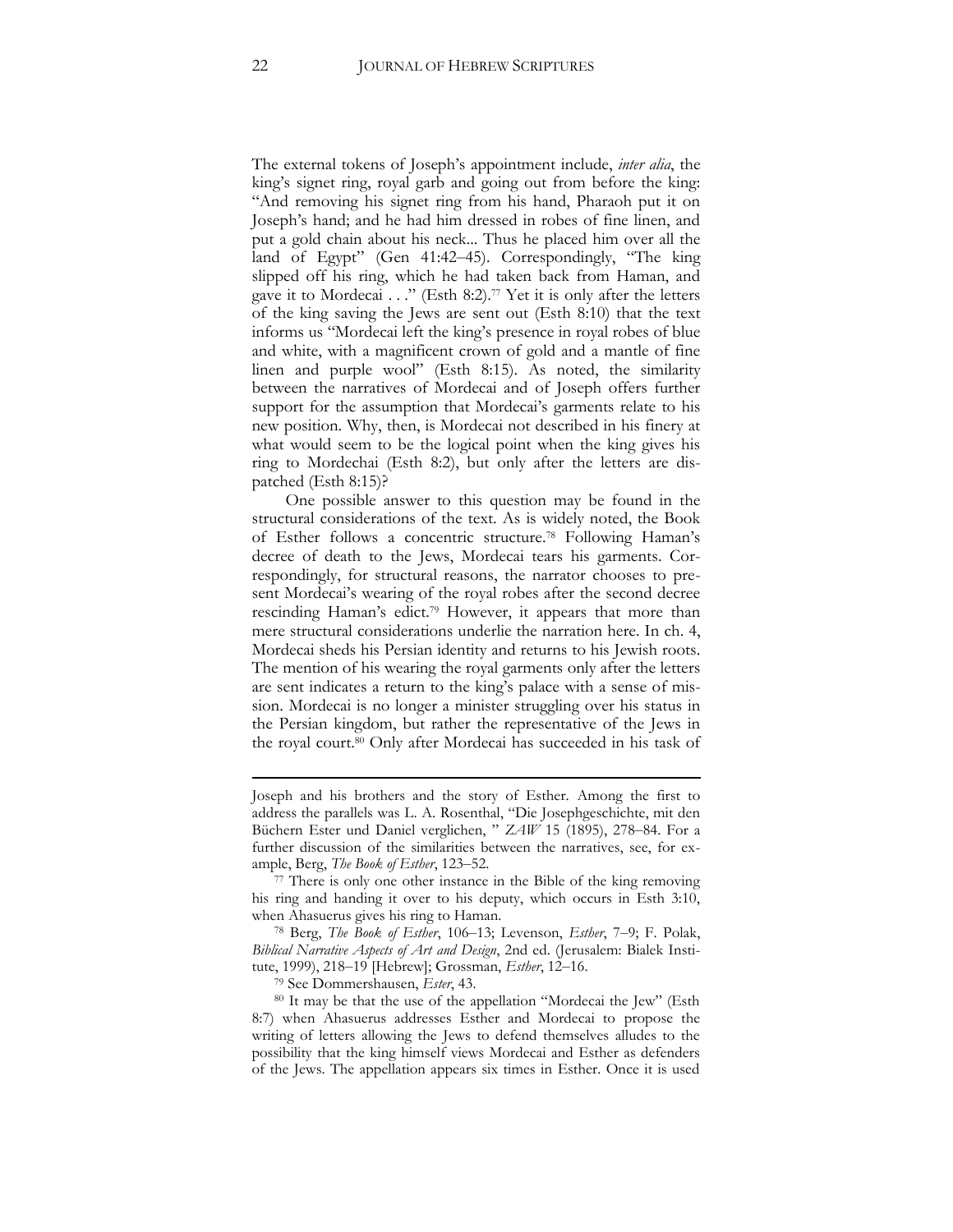saving the Jewish people from Haman's decree of death is he viewed by the narrator as a worthy leader. The readiness to assume the new position, symbolically expressed in the wearing of the robes that represent it, is inextricably tied to Mordecai's success in saving the Jews. While at the beginning of the narrative Mordecai strove for power, he now channels this power to help his people. As noted, his words to Esther, "who knows, perhaps you have attained to royal position for just such a crisis" (Esth 4:14) also reflect his own newfound awareness. He now believes that he has achieved his elevated status in order to help his people.

<span id="page-23-0"></span>This idea finds stronger expression in the closing verse of the Book of Esther, which recounts Mordecai's status in the palace and goes on to describe the mutual relations between Mordecai and his people. At first, there are two indications of his acceptance by the Jews, which are followed by two expressions of his actions on their behalf: "For Mordecai the Jew ranked next to King Ahasuerus and was highly regarded by the Jews and popular with the multitude of his brethren; he sought the good of his people and interceded for the welfare of all his kindred" (Esth 10:3).<sup>81</sup> It is important to note that the Jews are referred to by four different appellations in this verse. First they are "the Jews," corresponding to the reference to Mordecai himself as "Mordecai the Jew" and consolidating the connection between them. The other three appellations reinforce the bond and affinity between Mordecai and the Jews: they are "his brethren," "his people," and "his kindred."<sup>82</sup> Thus the Book of Esther concludes its description of what it considers Mordecai's important position: Mordecai is second to King Ahasuerus, but primarily the leader of his brethren the Jews.

by Haman (Esth 5:13), once by the king (Esth 6:10), and four times by the narrator (Esth 8:7; 9:29, 31; 10:3). Of these four times, the appellation appears twice in the context of the second set of letters issued by the king. Grossman, *Esther*, 203–4, suggests that the phrase "Mordecai the Jew" implies that Mordecai must establish himself as a Jewish authority amongst his brethren. For meanings of this appellation at the end of the story, see below, n. [81.](#page-23-0)

<sup>&</sup>lt;sup>81</sup> In this verse, Mordecai is referred to as "Mordecai the Jew" and mention is also made of his position, "ranked next to king Ahasuerus," a combination that highlights the tension between these identities, as discussed above. For a similar understanding of the appellation "Esther the queen, the daughter of Abihail" (Esth 9:29), see Berman, "Hadassah bat Abihail," 668–69.

<sup>82</sup> Dommershausen, *Ester*, 48, maintains that this description reflects the pride that the Jews feel towards Mordecai and his position in the palace. In his view, this same pride is expressed at a later stage, as seen in 2 Macc 15:36, where the festival of Purim is referred to as "Mordecai's day." Gerlemann, *Esther*, 144, proposes that there may be some similarity between Moses's status as intermediary between the children of Israel and Pharaoh and Mordecai's position here.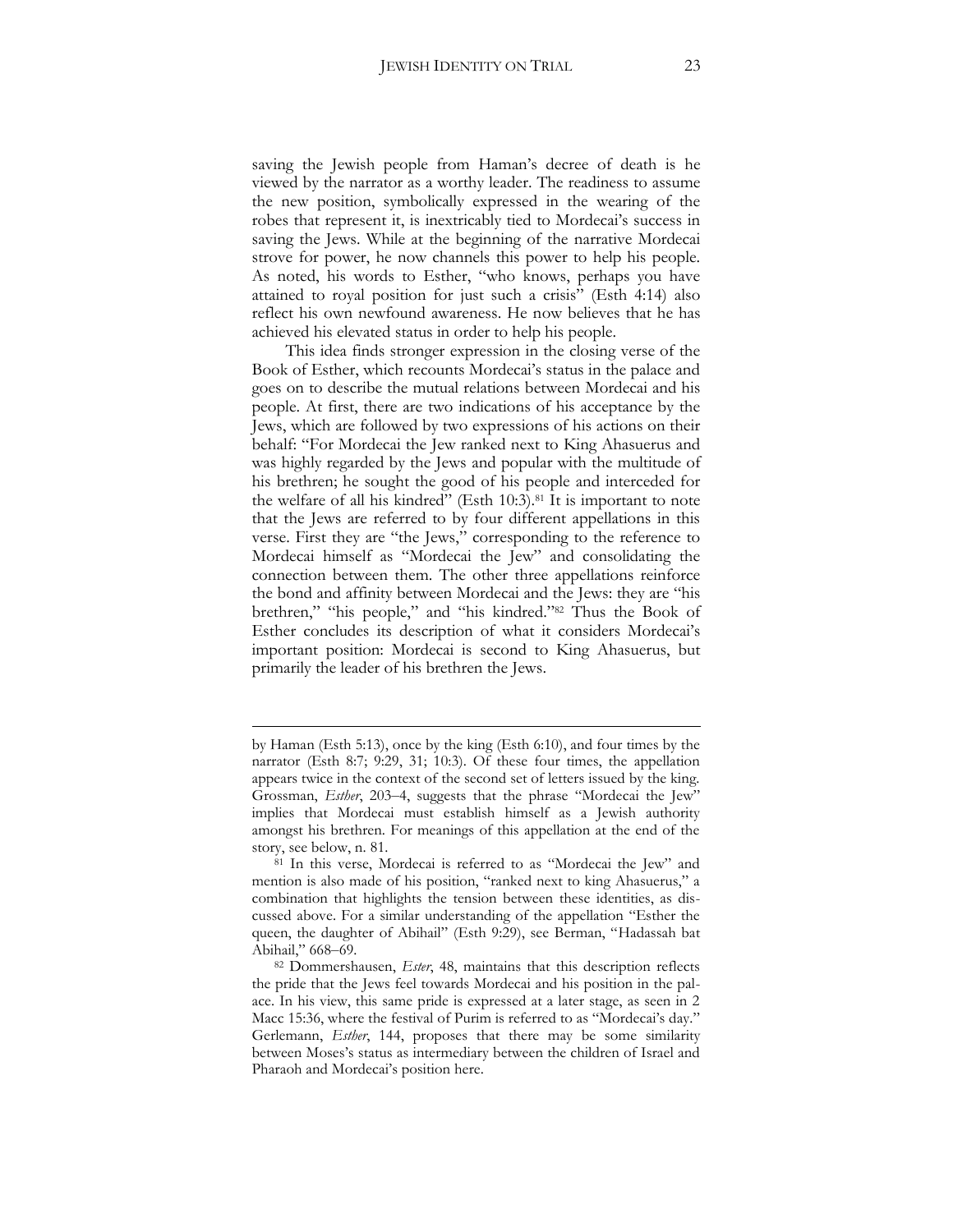#### **CONCLUSION: JEWISH IDENTITY IN ESTHER**

While the Book of Esther is an exilic work, unlike other examples of this genre, it does not address the question of how to depart from exile and return to the Land of Israel. Many scholars attribute the writing of the scroll to the end of the Persian period and even the beginning of the Hellenistic period.<sup>83</sup> During this period, the hope that the majority of Jews residing in exile would return to their land dissipated. As Humphreys points out, the Book of Esther is written under the assumption that Jewish existence in exile is a reality that must be faced and that solutions for living with this situation must be found.<sup>84</sup> The Book of Esther clearly addresses the dangers facing the Jewish people in exile.<sup>85</sup> In contrast to the impression arising from a first reading, the danger is not just the existential threat presented by decrees of annihilation such as that issued by Haman. The Book actually opens by describing quite a different danger but one no less threatening to Jewish existence: that of the specter of assimilation arising out of the desire to integrate into the new culture. Ezra and Nehemiah openly oppose mixed marriages for religious and national reasons. The Book of Esther addresses the problem of assimilation from a different perspective. According to the narrator, even if the Jews try to assimilate, they will not succeed, because the nations into which they seek to merge consider the Jews foreign and different. Nevertheless, the solution proposed in Esther is not that of insularity, but rather of conscious and purpose-driven integration.

According to Humphreys, "Esther and Mordecai . . . present a style of life for the diaspora Jew which affirms most strongly that at one and the same time the Jew can remain loyal to his heritage and God and yet can live a creative, rewarding, and fulfilled life precisely within a foreign setting, and in interaction with it."<sup>86</sup> We maintain that the Book of Esther emphasizes the danger inherent in this duality, while at the same time displaying an understanding of the need for it to ensure the survival of the Jewish people.<sup>87</sup> The

<sup>83</sup> For a discussion of the different opinions regarding the dating of the book and the various theological-linguistic perspectives on this issue, see Berg, *The Book of Esther*, 169–73.

<sup>84</sup> Humphreys, "A Lifestyle for Diaspora," 211–13.

<sup>&</sup>lt;sup>85</sup> The question of the influence of the ruling culture disturbed the Jews in the Hellenistic period as well. If we assume that the book was written in this period (see n. 81 above), we can also assume that the ideas therein are relevant to the time of its writing.

<sup>86</sup> Ibid., 223.

<sup>87</sup> According to Berg, *The Book of Esther*, 179: "Diaspora Jews . . . were called upon to accommodate their loyalty to their socio-religious heritage with their allegiance to a foreign king. . . . The book of Esther . . . suggests that Jews who prove loyal to both people and king overcome any problem which their dual loyalties might engender." Berg grants both loyalties equal status. As explained above, I believe that Esther awards preference to loyalty to the Jewish people.